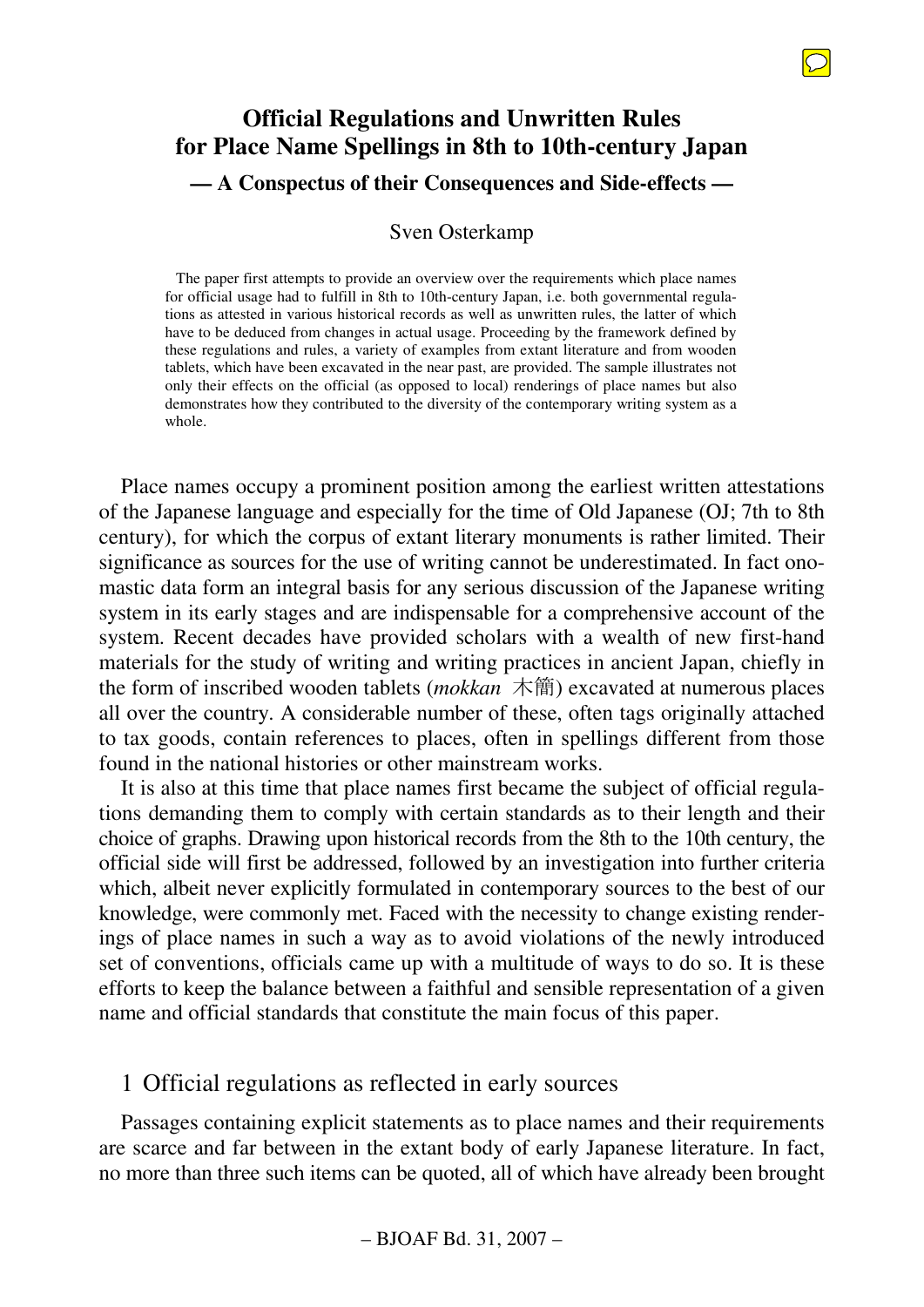to scholars' attention by Motoori Norinaga 本居宣長 in his pioneering study of phonographic usage in place names (1800: 1a–1b [1979: 148f.]). They are cited below in full, not to present anything novel, but rather to dispel widespread misconceptions about their actual content.

### (I) *Izumo fudoki* 出雲風土記 (733)

The earliest reference to regulations concerning place name spellings is found in the *Izumo fudoki* (Topography of Izumo), one of the few extant gazetteers of the early 8th century. Near the beginning, the work provides an exhaustive list of districts in the province of Izumo. The list, in fact the first passage in this work that comprises place names other than that of the province itself, is followed by the comment

右件郷字者、依一靈龜元年式」、改、里為、郷。其郷名字者、被一神龜三年民 部省口宣\_、改之。 (NKBT II: 96)

, As for the character  $\mathfrak M$  in the passage to the right: It was changed from  $\mathfrak \equiv$  to 郷 according to a regulation of the first year of Reiki [≈ 715]. As for the characters [used to render] the names of these villages: They were revised upon an oral order from the Ministry of Popular Affairs in the third year of Jinki  $\lceil \approx 726 \rceil$ ."

The former half testifies to the well-known administrative change from the earlier *kokugunri-sei* 国郡里制 (a system featuring the divisions *kuni* 国 'province' > *gun* [or *kōri*] 郡 'district' > *ri* [or *sato*] 里 'village') to the new *gōri-sei* 郷里制, in which the tripartite division was expanded by one layer: The designation  $\mathbb{E}$  was replaced by  $g\bar{o}$  [or *sato*] 郷, whereas *ri* [or *kozato*] 里 came to be used for units of approximately 50 households placed below the  $\mathfrak{M}^{2}$ . The dating of the change from  $\mathbb{E}$  to  $\mathbb{H}$  is confirmed by various wooden tablets dating from the early 8th century, as it is exactly in the year 715 that dated exemplars start to carry inscriptions in which 郷 is employed as the designation of villages.

Of greater interest to our present purposes is the latter half, despite its being notoriously unspecific. The ministry's order referred to is never mentioned in any other contemporary work, thus leaving us in the dark as to what exactly its content was. Fortunately, however, we are able to recover the gist of the order by examining the changes in place names in 726 as attested in and commented throughout the *Izumo fudoki*. Referring back to the initially mentioned order, there are numerous passages such as the following, which provide us with valuable insights:

<sup>&</sup>lt;sup>1</sup> Punctuation marks have been added to both quotes from the *Izumo fudoki*, in part following NKBT's *kakikudashibun*. Notes in smaller print are given in normal size and in brackets 〔〕 instead.

<sup>2</sup> The readings provided here merely reflect current practices and are not to be understood as actual names as they were used in 8th century Japan.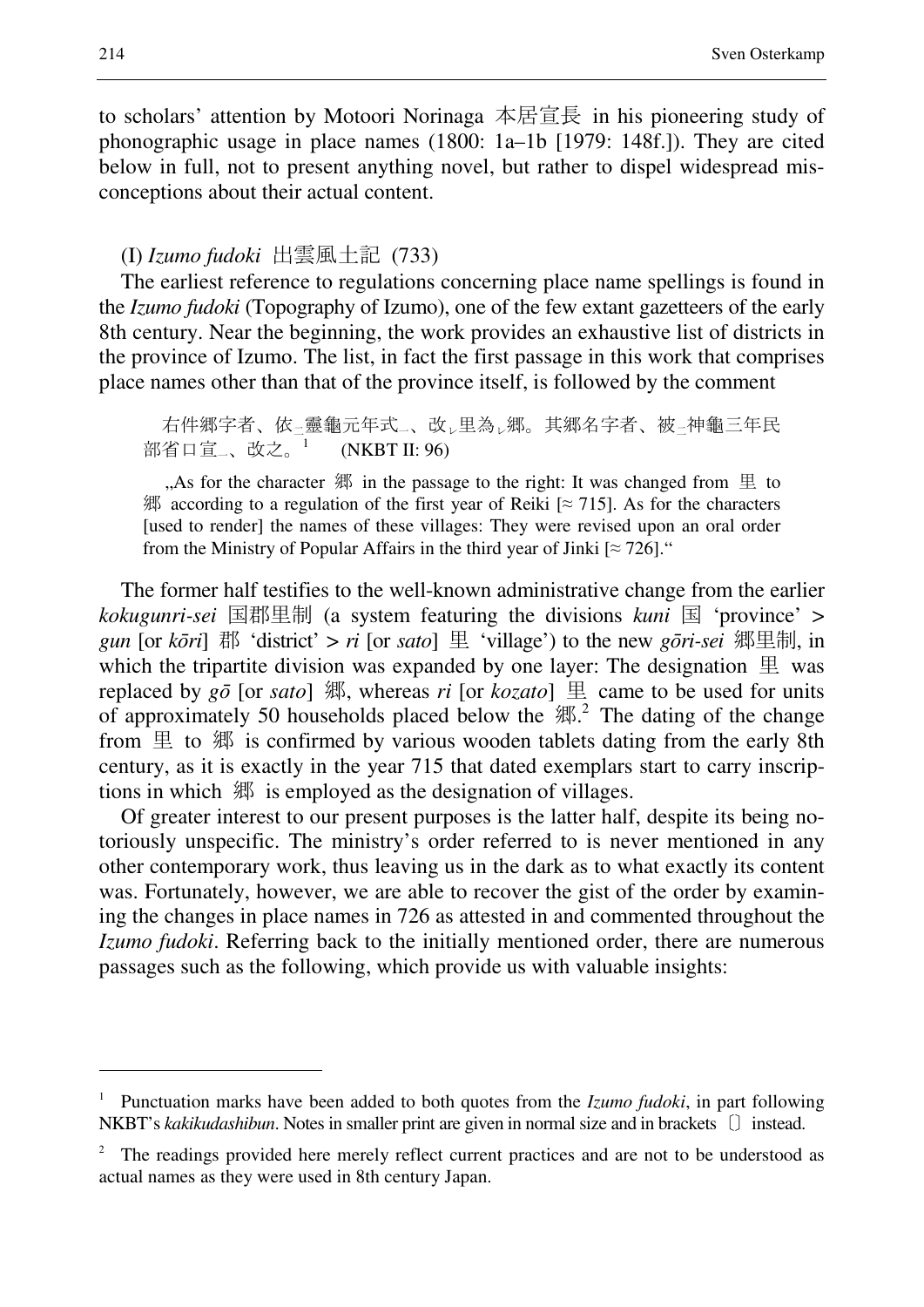$\overline{a}$ 

飯石郷 家正東一十二里。伊毗志都幣命天降坐處也。故云-伊鼻志-。〔神 龜三年、改二字飯石一。〕 (NKBT II: 216)

"Village of Ibisi<sup>3</sup> 飯石. [Located] twelve miles due east of the district office. [It] is the place where Ibisitupye no mikoto descended from heaven. Therefore [it] was called Ibisi 伊鼻志. (In the third year of Jinki [≈ 726] the graphs were changed to 飯石.)"

While the oral order is not mentioned explicitly here, there can be little doubt that the revisions in the year 726 are directly related to it. A thorough analysis of the nature of these changes will shed some light on the contents of the ministry's order. Table 1 below summarises the two major changes:

|                           | before                 | after |
|---------------------------|------------------------|-------|
| length                    | 1 to 3 graphs 2 graphs |       |
| mixing of phonogram types | ves                    | no    |

Tab. 1: Characteristics of place names in Izumo before and after 715

In effect, the corpus of post-reform place name spellings contains not one single example that mixed the two chief phonogram types in OJ usage or deviated from the standard length of exactly two graphs.<sup>5</sup> These radical and unexceptional changes can hardly be attributed to pure coincidence and it seems plausible to ascribe them

<sup>3</sup> See the discussion of example (35) below for the reasons of not adopting the commonly assumed reading of Ipisi, as well as Ipisitupye, with /p/ instead of /b/ (as in NKBT II: 217, Yoshino 2000: 226, and elsewhere).

<sup>4</sup> For a detailed discussion of the alleged counterexample "Situnu 漆沼" as adduced by Okimori (2007: 30) see Osterkamp (2007: 67, 73–75). The spellings 志刀治 and 漆治 given in set (2) are emendations from original 志司沼 and 漆沼 (see NKBT II: 178, n. 1), the former also being rendered as 志{司~々~刄}沼 in the same *fudoki* (NBKT II: 180, n. 4). Suffice it for our present purposes to mention that  $\hat{a}$  instead of  $\hat{a}$  is supported by the name's attestations in DNK (II/205, 206 [天平 11 ≈ 739]: 柒治) and WMS[K] (VIII/57a6: 漆治).

By and large, the absence of mixed spellings holds as well for the remaining four of the better preserved gazetteers. For the *Harima fudoki* 播磨風土記 (Topography of Harima), Okimori (2007: 33) notes two instances, but once the doubtful \*Urumi 雲潤 is deleted from the list, we are left with the single case of Kaguyama 香山. Interestingly the graph 香 'fragrance' causes ambiguities as not only its MC reading *xjang* justifies sound values like /kagV/, but also some of its translational equivalents such as OJ *ka* 'smell' and *kagupasi* 'fragrant' (also cf. the related word *kag.u* 'to smell', which however is not attested for the OJ period).

<sup>5</sup> The two types referred to here are: *ongana* 音仮名 = phonograms with readings derived either directly or indirectly, i.e. via some variety of Sinoxenic, from Chinese, as opposed to *kungana* 訓仮名 = phonograms with sound values based on Japanese translational equivalents (provided in square brackets in this paper). For instances  $\bigoplus$  /°i/ (> *katakana*  $\bigtriangleup$ ) as an *ongana* draws on the graph's Middle Chinese (MC; given in the notation of Baxter 1992, however replacing  $\langle 2, \alpha, \varepsilon \rangle$ with <', ae, ea>) reading *'jij*, while 千 /ti/ (> *katakana* チ) as a *kungana* is based on OJ *ti* 'thousand', not on MC *tshen*.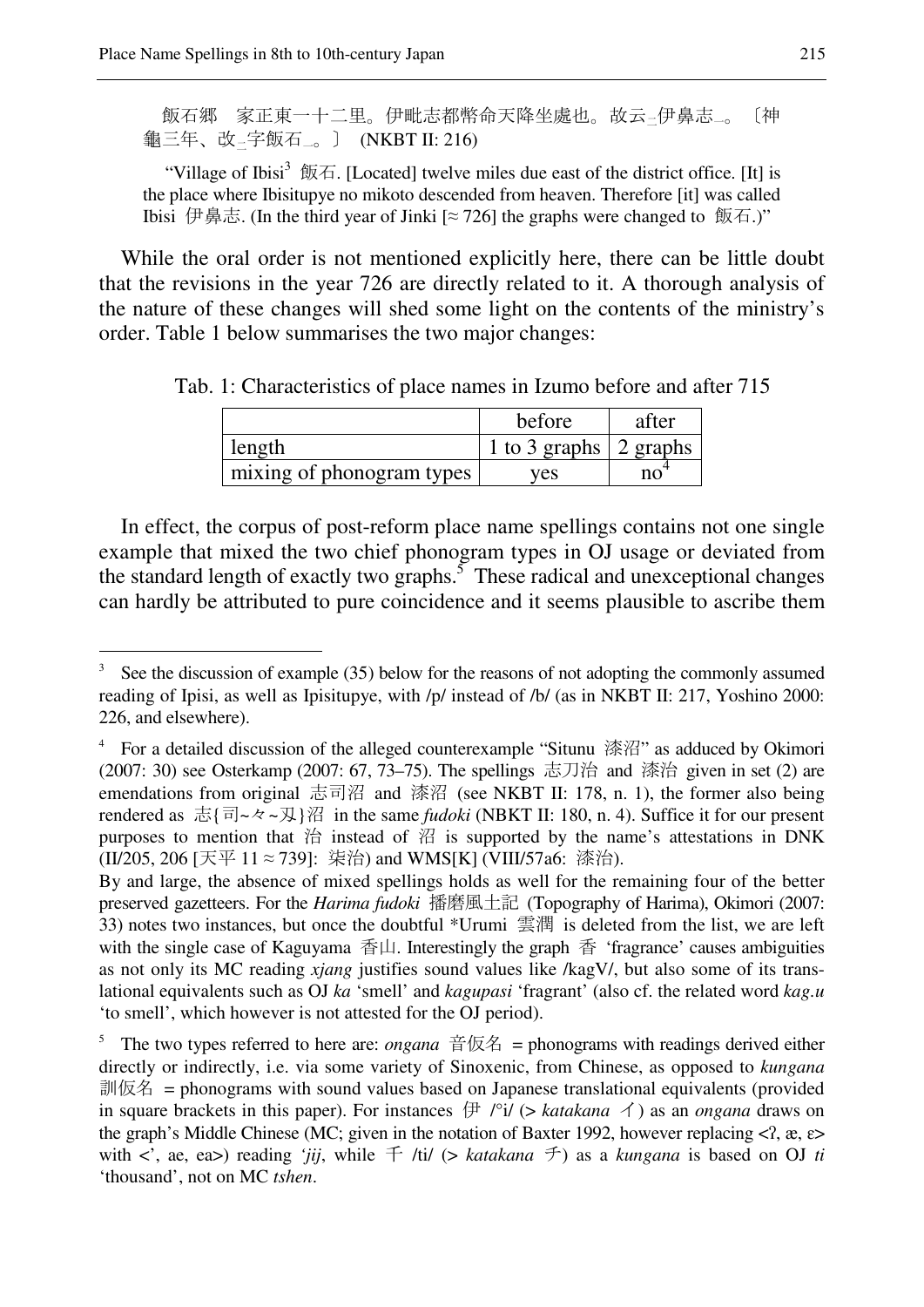to the ministry's order of 726. For purposes of standardization, one-graph spellings were supplanted as follows:

| Payasi 林 | > 拜志 | (NKBT II: 98, 106)  | 意宇郡         |
|----------|------|---------------------|-------------|
| Yasiro 社 | > 屋代 | (NKBT II: 102)      | 意宇郡         |
| Kamo 鴨   | > 賀茂 | (NKBT II: 110)      | 意宇郡 (> 能義郡) |
| Tane 種   | > 多禰 | (NKBT II: 214, 216) | 飯石郡         |
| Pwi 樋    | > 斐伊 | (NKBT II: 236, 238) | 大原郡         |

In each of the above cases, a single *kungana*, or possibly logogram,<sup>6</sup> is replaced by two phonograms to comply with what one might call the two-graphs rule  $-$  i.e. the requirement of place name spellings to be exactly two graphs in length.

On the other hand one can make out efforts to shorten overly long spellings, as exemplified by

| Sitwozi 志刀治 > 漆治 | (NKBT II: 178, 180) | 出雲郡 |
|------------------|---------------------|-----|
| Midami 三太三 > 美談  | (NKBT II: 178, 180) | 出雲郡 |
| Mitwoya 三刀矢 > 三屋 | (NKBT II: 214, 216) | 飯石郡 |
| Ibisi 伊鼻志 > 飯石   | (NKBT II: 214, 216) | 飯石郡 |
| Kizima 支自眞 > 來嶋  | (NKBT II: 214, 216) | 飯石郡 |
|                  |                     |     |

It comes to no surprise that there is an increase in so-called *nig*ō*gana* 二合仮名, i.e. disyllabic *ongana* like 拜 /paya/, 漆 /sitwo/ or 談 /dami/, in both sets of postreform spellings. At the same time a more stringent attitude towards the mixing of the two categories of phonograms seems to have arisen, whereas the older spellings show no sign of reluctance towards mixture – as is obvious from three out of the five cases in set  $(2)$ .<sup>7</sup> To these the following case can be added:

3 Wedomo 惠伴 > 惠曇 (NKBT II: 152) 秋鹿郡

Here, the *kungana* 伴 /domo/ [*tomo* 'companion'] is replaced by 曇, MC *dom*, to avoid a change in phonogram type after the *ongana* 惠 /we/ (< MC *hwejH*). In fact, MC *dom* was a less than perfect match for OJ /domV/, demonstrating the new spelling's nature of a makeshift solution (more on which below).

It remains in question, however, whether the changes sketched above (or any other changes that can be observed) reflect the oral order directly. Thus, while it appears safe to attribute the two-graphs rule to official regulations as it formulated

<sup>6</sup> At least for onomastic materials, it is often impossible to draw a dividing line between logograms and phonograms of the *kungana* type. For ease of reference we may subsume both of them under a common label *kun* (as in *kungana* and *seikunji* 正訓字 'graphs used logographically [in compliance with Chinese usage]').

<sup>7</sup> Namely Midami 三太三, Mitwoya 三刀矢 and. Kizima 支自真: 三 /mi/ ['three'], 矢 /ya/ ['arrow'] and ⌀ /ma/ ['true'] are *kungana*, but 太 /da/, 刀 /two/, 支 /ki/ and 自 /zi/ *ongana*.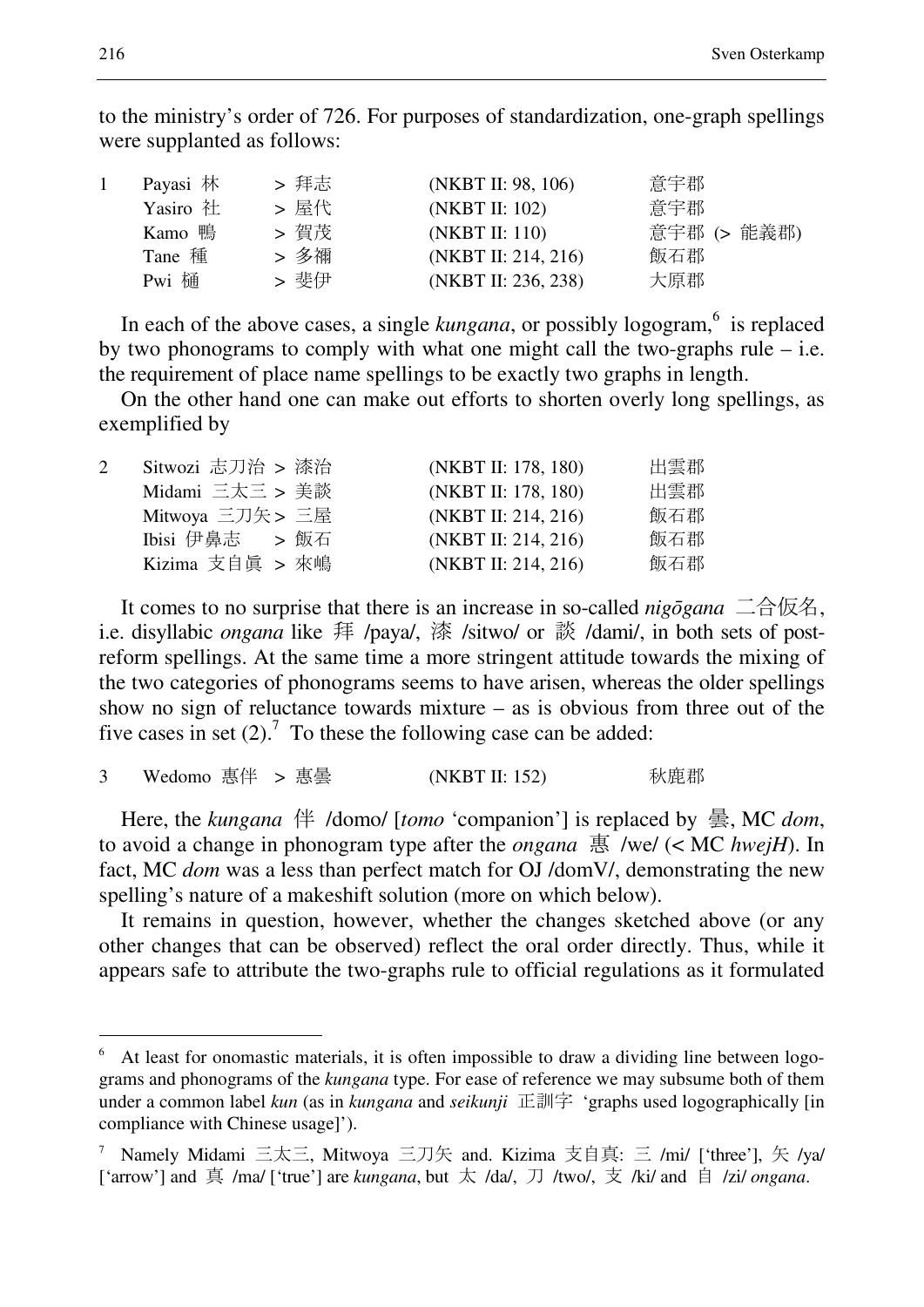unambiguously in the 10th century, at least the attitude towards mixed spellings might be more appropriately treated under the rubric of "unwritten rules".

(II) *Shoku Nihongi* 続日本紀 (797)

 $\overline{a}$ 

next footnote.

There is merely one more work from the 8th century that contains an explicit reference to official regulations, viz. the second of the six national histories, the *Shoku Nihongi* (Chronicles of Japan, Continued). It covers the period from 697 to 791 CE, and thus we find the following entry for the day  $ji\check{a}z\check{i} \not\equiv \hat{f}$  of the 5th month of the sixth year of Wadō  $\bar{x}$  = 30 May 713) in book VI:

 五月甲子、畿内七道諸国郡郷名、着二好字一。其郡内所レ生、銀銅彩色草木 禽獣魚虫等物、具録二色目一、及土地沃塉、山川原野名号所由、又古老相伝旧 聞異事、載二于史籍一言上。 (SNKBT XII: 196, 198)

"Fifth month,  $[day]$  *jiǎzǐ*. To the names of districts and villages<sup>8</sup> in the various provinces in the proximity of the capital and in the seven circuits auspicious characters shall be given. Whatever is produced in these districts, things like silver and copper, [minerals used for] painting, herbs and trees, birds and beasts, fishes and insects etc. [shall be] recorded in an inventory in their entirety. The fertility of soil; the origin of the names of mountains, rivers, plains and fields; furthermore unusual happenings of old as transmitted by the elders are to be put into historical records and be reported."

Significant as this passage may be as a record directly concerning the order issued by the government to compile gazetteers in all provinces, it is again little revealing due to its vagueness. The only aspect addressed at all in respect to place names is the choice of graphs to be employed. *K*ō*ji* 好字 'positive graphs', that is, 'graphs (used for words) carrying positive or auspicious meaning<sup>39</sup> were required to be used, much like today's convention to avoid graphs that are deemed inauspicious by virtue of their meaning – or to be more precise, the meaning of the morphemes they represent – for instance in naming children. It is worth noticing the scope of this order, as only the names of 郡郷 'districts and villages' are explicitly mentioned, but not those of other place names beyond the tripartite system or those of shrines and natural features. This resonates well with the fact that in the extant gazetteers, such as the one of Izumo, names of shrines etc. are not subject to any restrictions.

<sup>8</sup> As pointed out in SNKBT (XII: 197f., note 29), it was not before Reiki 霊亀 1 (≈ 715) that the official denomination for villages was changed from  $\mathbf{\underline{H}}$  to  $\mathbf{\underline{W}}$  (cf. the preceding quote from the *Izumo fudoki*). The reason why the above quote for the year Wadō  $6 \approx 713$ ) has 郡郷 instead of 郡里 for 'districts and villages' is probably simply that the entry was written retrospectively at some later date in the 8th century, when 郷 had long been established.

好字 has been rendered as "Namen guter Bedeutung" by von Petersdorff (1931: 4), the actual changes, however, support a literal reading referring to spellings only, not names as such. The interpretation of  $#$  as 'positive' is not the only option, cf. Saruta Tomoyuki's 猿田知之 alternative reading as 'proper, suitable' for instance (quoted in Kondō 2004: 73f.). Also see the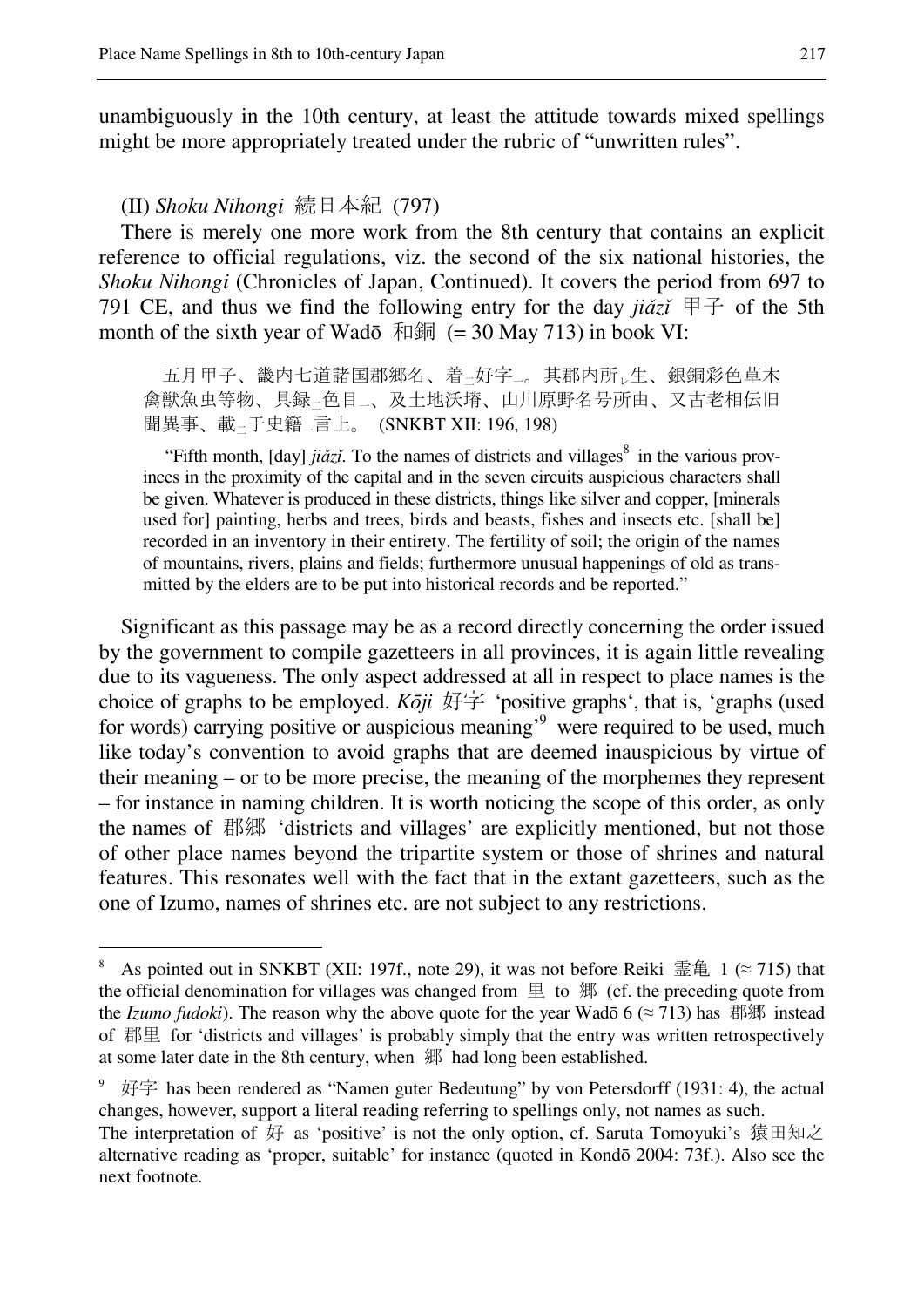General and more specialised scholarly literature on the topic is interspersed with claims that the official order quoted above already stipulates the two-graphs rule.<sup>10</sup> This, however, is not the case. Not before the 10th century, when the *Engishiki* (Procedures of the Engi Era; ES) was compiled, do we finally see an explicit reference to it.

(III) *Engishiki* 延喜式 (927)

凡諸國部内郡里等名。並用–二字<sub>一</sub>。必取–嘉名–。 (ES: 567)

"For all names of districts, villages etc. in the various provinces, two graphs are to be used and auspicious names must be chosen."

Evidently *kamei* 嘉名 'auspicious names' is the equivalent of the term *k*ō*ji* found in the *Shoku Nihongi*: Thus Motoori (1800: 1b [1979: 148]) most likely was right in stating that *kamei* also refers to the characters, i.e. the spellings, not necessarily to the place names as such.

With regard to the two-graphs rule finally being documented here in official wording, Motoori (*ibid.*) was likewise right in pointing out that the practise could hardly have been established as late as the 10th century (the time of the *Engishiki*), but rather must already have been in effect from Nara times onwards.<sup>11</sup> A closer scrutiny of the available materials, especially first-hand ones like the multitude of *mokkan*, reveals that the reorganisation and renaming of administrative divisions in 715 was accompanied by changes similar, if not identical, to those attested for 726 in the *Izumo fudoki*. In particular, there is a remarkable decrease in non-digraphic spellings. By and large the same can be said concerning mixed ones. It needs not to be pointed out that a gap of 200 years between the implementation of the two-graphs rule and its first mention casts serious doubts on the ability of the three passages to provide us with a gapless account of all official regulations pertaining to place names up to the early 10th century. On the contrary, the historical records are rather fragmentary in this respect.

In conclusion there exists little substantial first-hand information concerning the standards to which official place names had to comply. Apart from the (subjective and therefore elusive) requirement of using 'auspicious graphs' or 'auspicious names', only the two-graphs rule is ever mentioned, albeit unexpectedly late.

<sup>&</sup>lt;sup>10</sup> An exhaustive listing of such claims is beyond the scope of this paper, but see Okimori (2007: 26) for a recent example. Interestingly, however, Ikada (1957: 30) assumed that the notion of *k*ō*ji* (evidently interpreted as 'suitable spellings') in many cases already contained the requirement of digraphic length.

<sup>&</sup>lt;sup>11</sup> With reference to provinces alone possibly even earlier: Ikada (1957: 30) proposed several dates, among which he considered the year 690 to be the likeliest one. Note however that not all *mokkan* data necessarily agree with this view.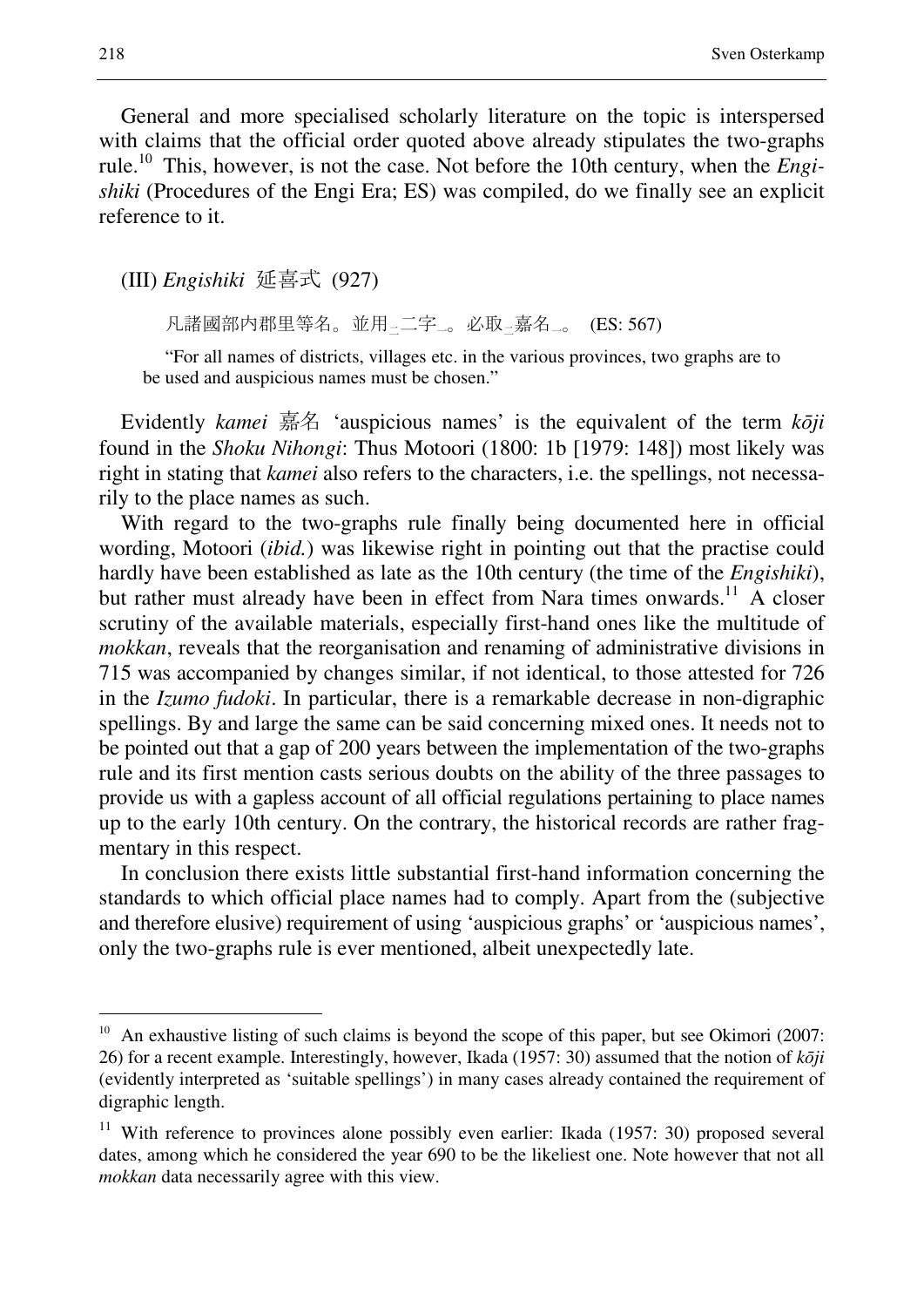### 2 Unwritten Tendencies

#### 2.1 Avoidance of mixed spellings

As pointed out above, the tendency to avoid mixed spellings is best understood as an unwritten rule which was never explicitly mentioned in contemporary literature, but is an obvious characteristic of Japanese place names starting around the year 715. While it is certainly true that mixed spellings can still be found after that date, they are rare enough to be perceived as exceptional. An important study in this respect is Kudō (1979 [1999]) and it seems worthwhile to quote his statistics for mixed spellings: According to his count (1979 [1999: 153]), the two most important editions of the *Wamy*ō *ruijush*ō 和名類聚抄 dating to the 930s, the 1617 print and the late Heian Kōzanji 高山寺 manuscript (henceforth abbreviated as WMS and WMS[K], respectively) together record the names of approximately 3800 villages (or 3500, if identical names and doublets for the same place are subtracted). Among these, he states, there are all in all only about 100 that appear to mix the two phonogram types. Having scrutinised 75 of these, Kudō was not able to resolve a mere 14 cases. The rest he could identify as scribal or other errors, or explain in some other way.

In other words: Mixed spellings are exceedingly rare, even rare enough as to serve as a reliable indicator that an error of some sort is involved. These observations pertain to the situation in early Heian times, but as is well known, the greater part of the WMS place names coincides with those in most common use during the 8th century. It is thus little surprising to find the same tendency of avoiding mixed spellings at that time as well.

But what is behind this unwritten tendency? While this paper is confined to the field of onomastics, the attitude towards mixing of phonogram types needs to be considered in a broader context. It has long been pointed out that at least in the edited literature from OJ times, hardly any instances of phonogram types being mixed at random can be spotted. When mixing occurs at all, it follows certain conventions – for instance, while mixing within a meaningful unit was eschewed, this was not necessarily the case in between units – or contributed to the overall nature of a poem as a piece of art by skilfully adding an extra layer of meaning. Consider for instance the excellent example from poem I/45 of the *Man'y*ō*sh*ū 万葉集 (Collection of Ten Thousand Leaves) provided by Yagi (2006: 2), in which *tabi* 'journey' is written as 多日 'many days', rendering a single morpheme by both an *ongana*, 多 /ta/ (< MC *ta*), and a *kungana*, 日 /bi/ [*pi* 'day, sun'].

The situation is vastly different in surviving texts of an ordinary, non-official nature. *Mokkan* serve as invaluable sources on the use of writing since the 7th century as recent scholarship has demonstrated that in many of the everyday texts recorded on them show no real concern for the different types of phonograms (see e.g. Yagi 2004 and 2006 as well as the references therein). Further indications for a lack of efforts to keep *ongana* and *kungana* apart in ordinary usage come from the post-OJ *kana*, which generally do not distinguish between the two in any strict way.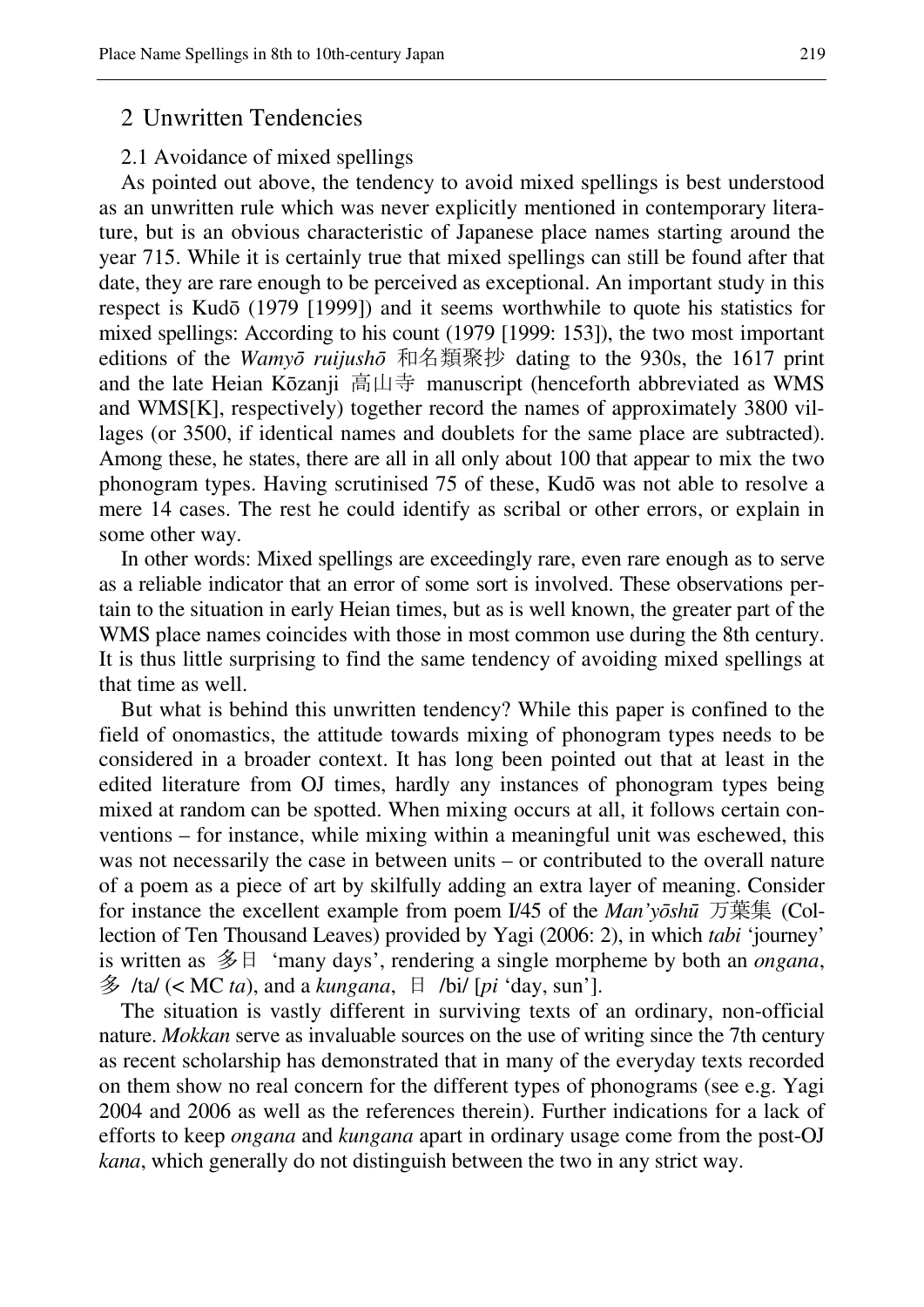One is tempted to assume that avoidance of mixing was not particular to place names, but rather a universal feature of the writing system as it was used in official contexts.

Since most of the known cases involving mixing from the WMS have already been analyzed by Kudō (1979 [1999]), we will confine ourselves to citing a number of other cases attested on early *mokkan*.

| 4 | Kafana 河名<br>ditto 河名                                                                          | 加波奈<br>加波奈 | (WMS VI/19b6)<br>(WMS[K] VI/17a5)                                                                                                                | 駿河郡廬原郡 |
|---|------------------------------------------------------------------------------------------------|------------|--------------------------------------------------------------------------------------------------------------------------------------------------|--------|
|   | Kapana 河名(郷)<br>$ditto$ 川名 $(\mathcal{H})$<br>ditto 川奈 $(\pm [+] \,\overline{\triangleright})$ |            | ( <i>mokkan</i> ; Heijōkyū, [715–]; HH 19: 21)<br>( <i>mokkan</i> : Heijōkyō, 735; HH 22: 23)<br>( <i>mokkan</i> : Asukakyō, [-680s]; MK 18: 39) |        |

The *ongana* 奈 /na/ was first replaced by the standard *kungana* for /na/, 名 ['name'], resulting in the pure spelling 川名 (for further attestations dated 735 and 736 see HH 31: 40 and 22: 23, respectively). During the course of the 8th century, 川 was then exchanged with the graph  $\overline{p}$  (cf. section 2.3 below).

| 5 | Kafuno 甲努<br>ditto 甲努   | 加布乃<br>加布乃   | (WMS VIII/16b3)<br>(WMS[K] VIII/65a2)               | 備中国小田郡 |
|---|-------------------------|--------------|-----------------------------------------------------|--------|
|   | Kapunwo 甲野(五十戸)         |              | <i>(mokkan: Ishigami, [-680s]; AF 20: 31)</i>       |        |
| 6 | Tuto 津門<br>ditto 津門     | 都止           | (WMS VI/9b3)<br>(WMS[K] VI/8b3)                     | 摂津国武庫郡 |
|   | Tutwo 津刀(里)             |              | ( <i>mokkan</i> : Fujiwarakyū, [694–710]; MK 2: 16) |        |
| 7 | Wasitori 鷲取<br>ditto 鷲取 | 和之止利<br>和之止利 | (WMS $VI/15a4-5$ )<br>(WMS[K] V1/13b1)              | 参河国碧海郡 |
|   | $ditto$ 委之取 $($ 五十戸 $)$ |              | ( <i>mokkan</i> : Ishigami, [-680s]; AF 17: 12)     |        |

In (5) the *kungana* 野 /nwo/ ['field'] is replaced, whereas in (6) and (7) it is the *ongana* which are replaced, by the *kungana* 門 /two/ ['gate'] and 鷲 /wasi/ ['eagle'], respectively. In all four cases, it is worth noting that half of the original spellings remain unchanged, i.e. no renderings are introduced that are entirely new.

In some cases it is hard to decide whether a given graph is to be seen as an *ongana,* or possibly as a *kungana* or a logogram. Commonly cited in this respect are the graphs 徳, 得 /toku, toko/ and 福 /puku/ (Classical Japanese [CJ] /fuku/), which seem to co-occur rather freely with both *ongana* and *kungana*, suggesting the existence of naturalized Sino-Japanese loanwords.<sup>12</sup>

<sup>12</sup> See Kudō (1979 [1999: 149]), Ōno (1962: 454) and Wenck (1954: 231 [§598], 257 [§636– 640]) for examples and discussion.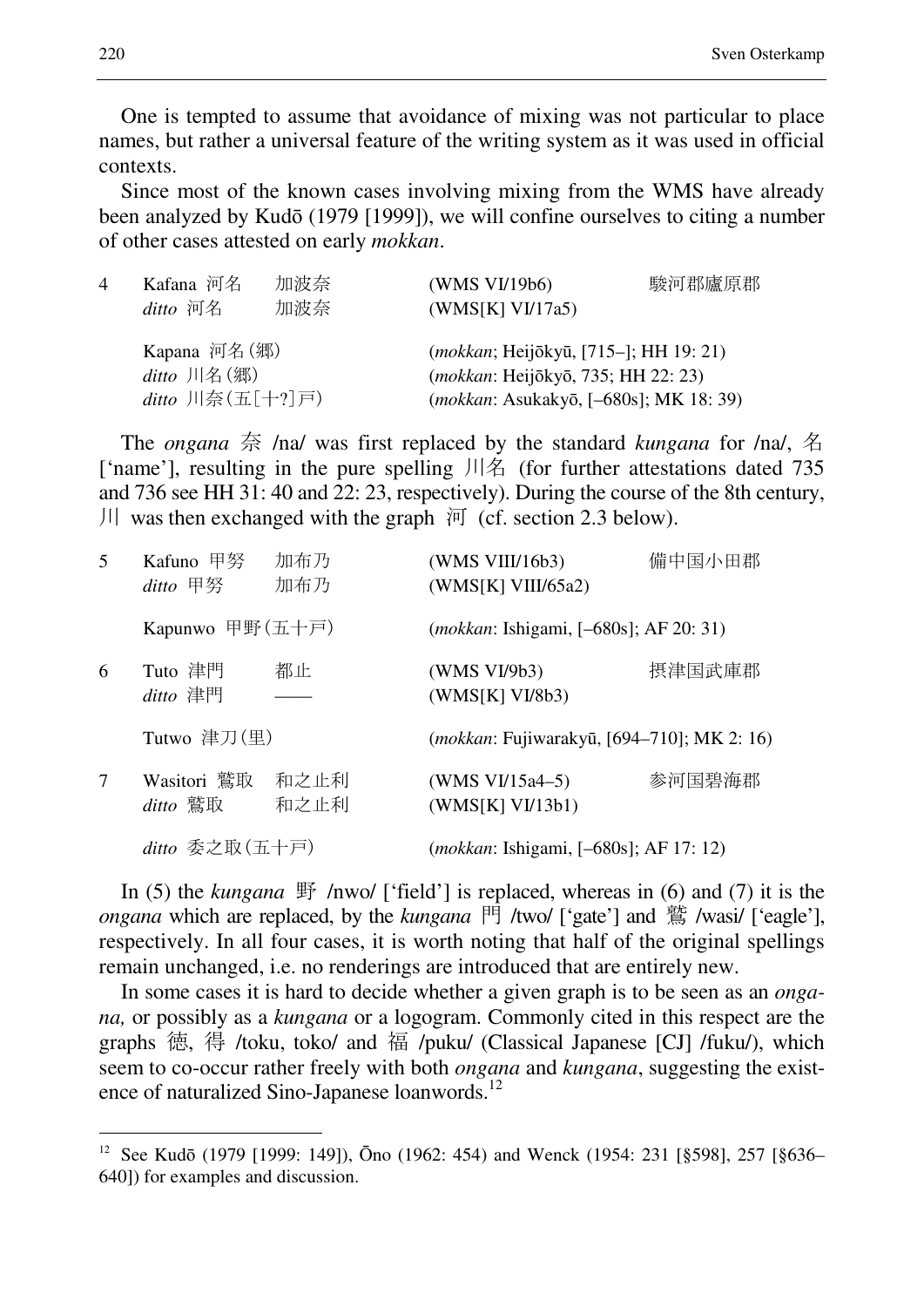To this we can add the intriguing case of  $E$  ( $\sim$  $E$ ), a graph whose reading *fiki* (modern *hiki*) is notorious for defying univocal classification as either Sino-Japanese (albeit as a so-called *kan'y*ō*on* 慣用音 'customary reading' due to its divergence from MC *phjit* with final *-t*) or native. The latter view, argued for by Unger (1988: 629) and others, as well as a number of monoglot dictionaries, is certainly more convincing. Be this as it may, at least since early Heian times we find examples of an aberrant reading as Sino-Japanese (see Numoto 1986: 111). A similar confusion is evident in the two cases presented below. From its MC reading one would expect to find disyllabic usages for /pitV/ (CJ /fitV/), but no such instances are known.

| 8           | Fikinuma 蟾沼 比木奴萬<br>$\emph{ditto}$ 蟾沼 $^{13}$                                                                       | 比支奴末       | (WMS VI/17a8)<br>(WMS[K] VI/15a6)               | 遠江国長上郡 |
|-------------|---------------------------------------------------------------------------------------------------------------------|------------|-------------------------------------------------|--------|
|             | Pikinuma $[\n\mathbb{E} \mathbb{E} \mathbb{E}$ ? ( $[\n\mathbb{E} + \overline{\mathbb{F}} \mathbb{E} \mathbb{E}]$ ) |            | ( <i>mokkan</i> : Asukakyō, [-680s]; MK 25: 48) |        |
| $\mathbf Q$ | Fikida 疋太<br>ditto $E\bar{\mathbf{x}}$                                                                              | 比木太<br>比支多 | (WMS VII/11a9)<br>(WMS[K] VII/38a2)             | 上野国邑楽郡 |

The latter case is straightforward: The *ongana*  $\overline{\mathcal{K}}$  /da/ suggests that  $\overline{\mathcal{K}}$  /fiki/ was perceived as belonging to the same phonogram type – at least  $\boxplus$  ['paddy'] would have been readily available as an appropriate *kungana*. On the contrary, the use of 沼 /numa/ ['swamp'] in the former cases speaks in favour of a *kungana* reading for  $\mathbb E$  /piki/ ['counter for animals etc.'].<sup>14</sup>

2.2 Avoidance of abbreviated characters

 $\overline{a}$ 

In everyday usage, complex characters that abound in official spellings were sometimes reduced in a short-hand fashion to one element of the original. At least graphically speaking, this took place parallel to the development of *katakana* and to the use of abbreviated  $kugy\delta l$  口訣 on the Korean peninsula, but seems to be limited to reductions leaving one element – chiefly the phonetic one – of the original character behind in its entirety.<sup>15</sup> Note the following cases, in which the characters with the highest stroke count, 壁 (MC *pek*) and 額 (*ngaek*), are replaced by their respective phonetics, i.e. 辟 (*pjek*, among other readings) and 各 (*kak*).

<sup>&</sup>lt;sup>13</sup> For  $\mathbb{Z}$  WMS[K] has variant #3 listed in Yi 2000 (henceforth KTI): 513, #3015.

<sup>&</sup>lt;sup>14</sup> Albeit irrelevant to the case in point that  $E$  /fiki/ is used in an *ongana* context in (9), one might as well as argue that the 7th century  $\mathbb{E} \mathbb{Y}$  represents a mixed spelling.

The later change to 蟾 /fiki/ ['toad'] may be motivated by the semantics of the following graph 沼 'swamp' or otherwise be attributed to the general tendency to use more complex or unusual graphs in official spellings.

<sup>&</sup>lt;sup>15</sup> Cf. *katakana* ナ /na/ from 奈, MC *naH*, or *kugyǒl* <u>È</u> /m/ from 音, MC *'im*, for cases in which the result is neither a phonetic nor a full element of the original.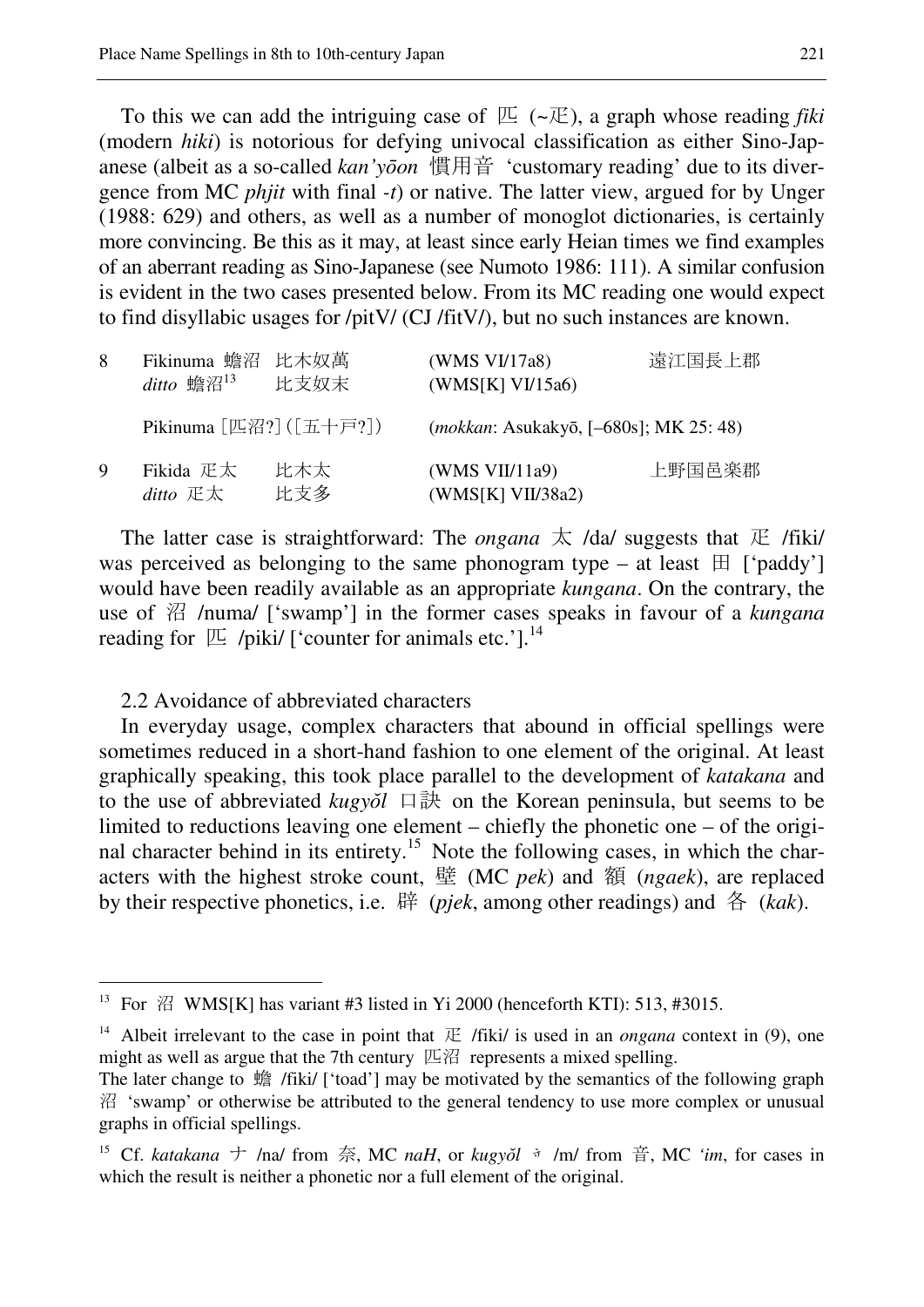| 10 | Nukata 額田       | 奴加太 | (WMS V/13a2)                                                    | 参河国    |
|----|-----------------|-----|-----------------------------------------------------------------|--------|
|    | $ditto$ 各田(評)   |     | ( <i>mokkan</i> : Ishigami, [-701]; MK 26: 24)                  |        |
| 11 | Ofokabe 大壁 於保加倍 |     | (WMS VI/16a9)                                                   | 参河国渥美郡 |
|    | *Opokabye 大辟(里) |     | (mokkan: Heijōkyū, [-714]; MK 16: 11)                           |        |
|    |                 |     | *Opokabye-bye 大辟部(五十[戸?]) (mokkan: Ishigami, [-714]; MK 26: 23) |        |

The shorthand spelling in (10) is probably better known from the inscription on an iron sword from the Okadayama 岡田山 tumulus #1.<sup>16</sup> Further attestations are found on *mokkan* from several sites for one or more of the various villages by the name Nukata 額田, usually in the form 各田部(里) (Nukuta-bye) (MK 7: 120 etc.), and in personal names in some of the earlier documents among the DNK (I/9, 22, 29 [大宝 2 ≈ 702] etc.).

2.3 Replacement of common characters by more elevated ones

Albeit not without exceptions and counter-examples, there is a strong tendency at work in place names to avoid all too simple and/or common graphs and to use more complex or elevated ones instead – sometimes even going so far as disregarding discrepancies between original sound values and intended ones.

Consider the syllable /ka/ together with its counterpart with voiced/nasalized initial /ga/, most commonly rendered as follows during the time under consideration: 加 (MC *kae*) and 可 (MC *khaX*) for /ka/, 我 (MC *ngaX*) for /ga/ and finally 賀 (MC *haH*) for both. The former two were already the standard means to render /ka/ in OJ times and remained so for a considerable period, as testified by the *kana*  $\forall$  and  $\forall$  (both <  $\exists$  II), in use up to the present day, as well as  $\leq$  (<  $\exists$  I), likely the most common *hentaigana* for /ka (~ga)/. What was lacking, however, is a more formal or elevated counterpart to these everyday phonograms for /ka/. Now 賀 is known as a phonogram the sound value of which is hard to decide. While its MC reading *haH* should give /ga/ as the only possible reading, the graph is commonly also used to render /ka/, with voiceless initial. This seems to be especially the case for proper nouns including place names.

To determine the approximate frequency of  $\pi$ ,  $\overline{p}$  and  $\overline{g}$  in place names (excluding provinces here) books VI to IX of the WMS were examined, yielding the following results: $17$ 

 $16$  The reason for its appearance on the sword is likely a different one though: Technical difficulties fostered the tendency seen in early inscriptions in metal to avoid overly complicated character forms if at all possible (cf. 为 for 爲 in the well-known Inariyama 稲荷山 inscription [471?]).

 $17$  As especially the reading of the phonogram 賀 in non-initial position is uncertain in some cases, only instances in initial position – for which voiced/nasalized obstruents were phonotactically unacceptable – were included.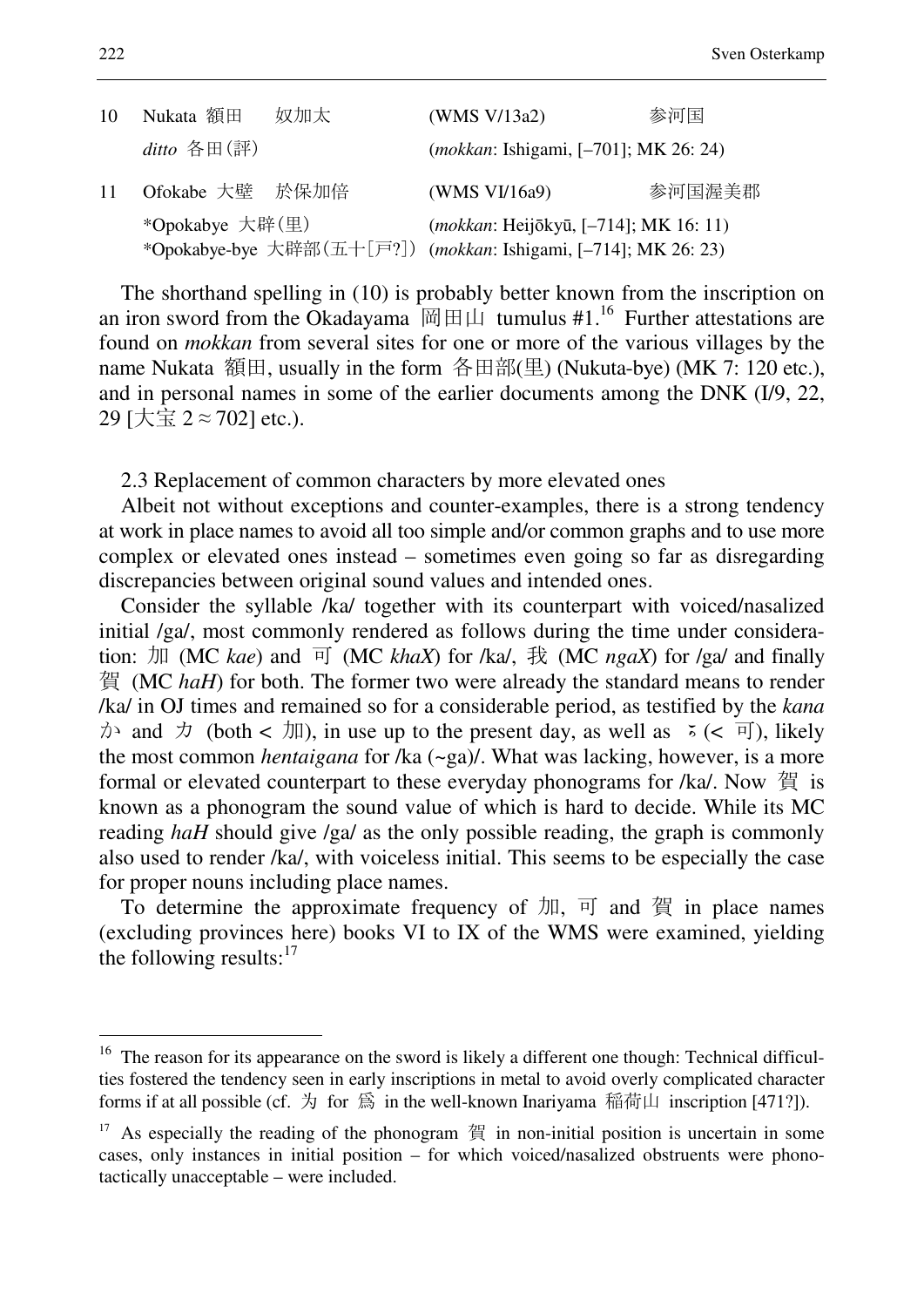Tab. 2: Place names in WMS beginning with  $\pi$ , 可 and 賀

| number of instances             |  |  |
|---------------------------------|--|--|
| I number of different spellings |  |  |

The preference of 賀 over either of the standard phonograms for /ka/ is best demonstrated by the common place names Kami 加美 ~ 賀美 and Kamo 加茂  $\sim \text{ffit}$ : In the former case the ratio is 4 :: 21, in the latter even 2 :: 27. Making up for 61 out of 79 cases, 賀 was apparently deemed more apt for official usage, presumably owing to its relative complexity and auspicious meaning.

It seems worthwhile in this context to quote the following comment from the WMS concerning the name of a certain district in the province of Kii:

那賀〔賀音如鵝〕 (WMS V/24b7) "Naga (The reading of 賀 is like that of 鵝 [MC *nga* > OJ /ga/].)"

Whoever added this note, be it Minamoto no Shitagō 源順 himself or some later scribe, he evidently found it necessary – or at least not meaningless – to point out the correct reading of 賀. The comment would hardly make sense were it not for the aberrant sound value /ka/ with which this phonogram was often employed.

# 3 Consequences / Strategies

In the following, at least a partial answer shall be given to the question arising from the regulations and unwritten rules, namely: In what ways were pre-reform spellings changed or by what kind of rendering were they replaced to comply with these requirements? Since trisyllabic place names were extraordinarily common and quatrosyllabic ones not rare either,  $18$  it comes hardly as a surprise that scribes faced serious problems in their attempts at keeping the balance between sensible and decipherable spellings and compliance with contemporary official standards.

#### 3.1 Expansion of monographic spellings

#### 3.1.1 Full replacement

 $\overline{a}$ 

In numerous cases an earlier monographic spelling was not altered in any way but rather abandoned altogether. The changes typically concern disyllabic names, as in the following examples:

<sup>&</sup>lt;sup>18</sup> Okimori (2007) has prepared lists of the place names recorded in the *fudoki*. Sorted according to syllable count, these lists are useful to gain an impression of their overall distribution.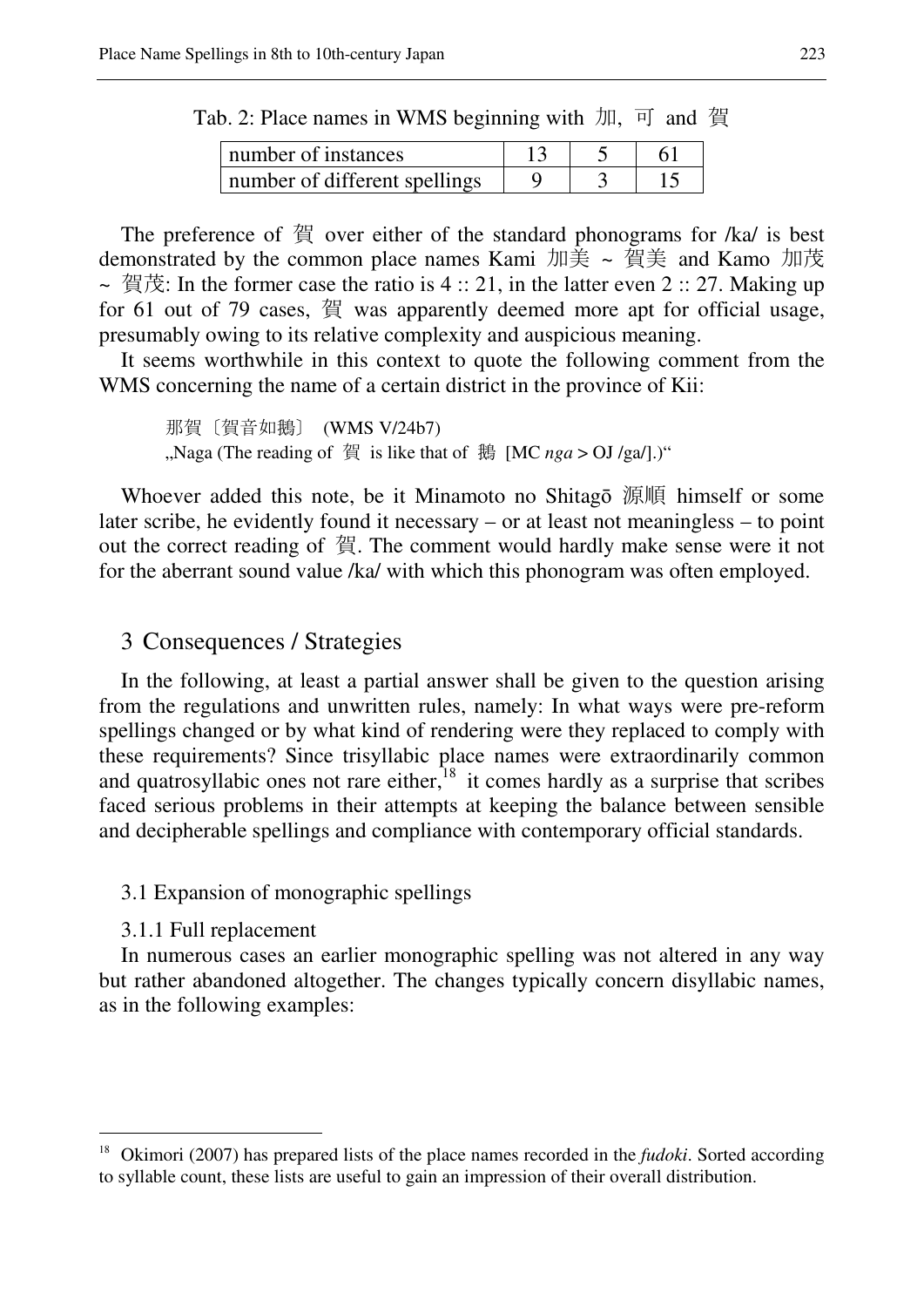| 12 | Suki 周吉<br>$ditto$ 周吉                            | (WMS V/22a)<br>(WMS[K] VIII/59a5)                                                               | 隠岐国 |
|----|--------------------------------------------------|-------------------------------------------------------------------------------------------------|-----|
|    | $ditto$ 周吉(郡)<br>ditto 次(評)                      | (mokkan: Heijōkyō, 714; HH 27: 20)<br>( <i>mokkan</i> : Fujiwarakyū, [-701]; MK 5: 84)          |     |
| 13 | Yasu 野洲<br>ditto 野洲                              | (WMS V/16a)<br>(WMS[K] VII/31a2)                                                                | 近江国 |
|    | $ditto \; \mathbb{F}M(\mathbb{H})$<br>ditto 安(評) | ( <i>mokkan</i> : Heijōkyū [715–]; HH 19: 21)<br>( <i>mokkan</i> : Ishigami [-680s]; MK 26: 24) |     |

In both instances we find the new spelling with monosyllabic *ongana* only from the 8th century onwards. Comparatively rare are cases such as the one cited below, in which a monosyllabic name is involved. Here, the newly introduced rendering is logographic in nature and quite distinct from the kind of renderings dealt with subsequently in section 3.1.2.

| 14 | Yu 溫泉                         | 湯 | (WMS V/25b)                                                                                      | 伊予国 |
|----|-------------------------------|---|--------------------------------------------------------------------------------------------------|-----|
|    | ditto 温泉                      |   | (WMS[K] IX/75b5)                                                                                 |     |
|    | $ditto$ 温泉(郡)<br>$ditto$ 湯(評) |   | <i>(mokkan: Nagaokakyō, [784–794]; MK 9: 35)</i><br><i>(mokkan: Asukaike, [-680s]; AF 11:13)</i> |     |

3.1.2 Digraphic renderings (/CV°V/) of monosyllabic names

A considerable number of instances is known in which monosyllabic place names are given digraphic spellings of the form /CV°V/ or /°V°V/, with the second phonogram always standing for an initial-less, i.e. vocalic, syllable /°V/. Unlike the cases of syllable repetition dealt with immediately below, there is no need in these cases to regard the second phonogram as redundant or superfluous. On the contrary there is good reason to assume that these spellings are not solely motivated by the two-graphs rule, but rather reflect the phonetic reality of OJ. It appears that at least the standard language of the time shared a feature with some modern dialects, notably of the Kansai area, in that it had a minimal word requirement of two moras. In the case of monosyllabics – which by definition consisted of one open syllable only and thus were monomoraic – bimoraic word forms were obtained through vowel lengthening. Corroborative evidence suggests that these spellings are anything but phonetically unmotivated make-shift solutions: There are attestations predating the implementation of the two-graphs rule as well as some for names of shrines or natural features, which were unaffected by official regulations.<sup>19</sup>

As a comprehensive list of known cases and a discussion of the significance of such spellings for the phonetic reconstruction of OJ is forthcoming, we will con-

 $19$  For further details and references see Osterkamp (forthcoming).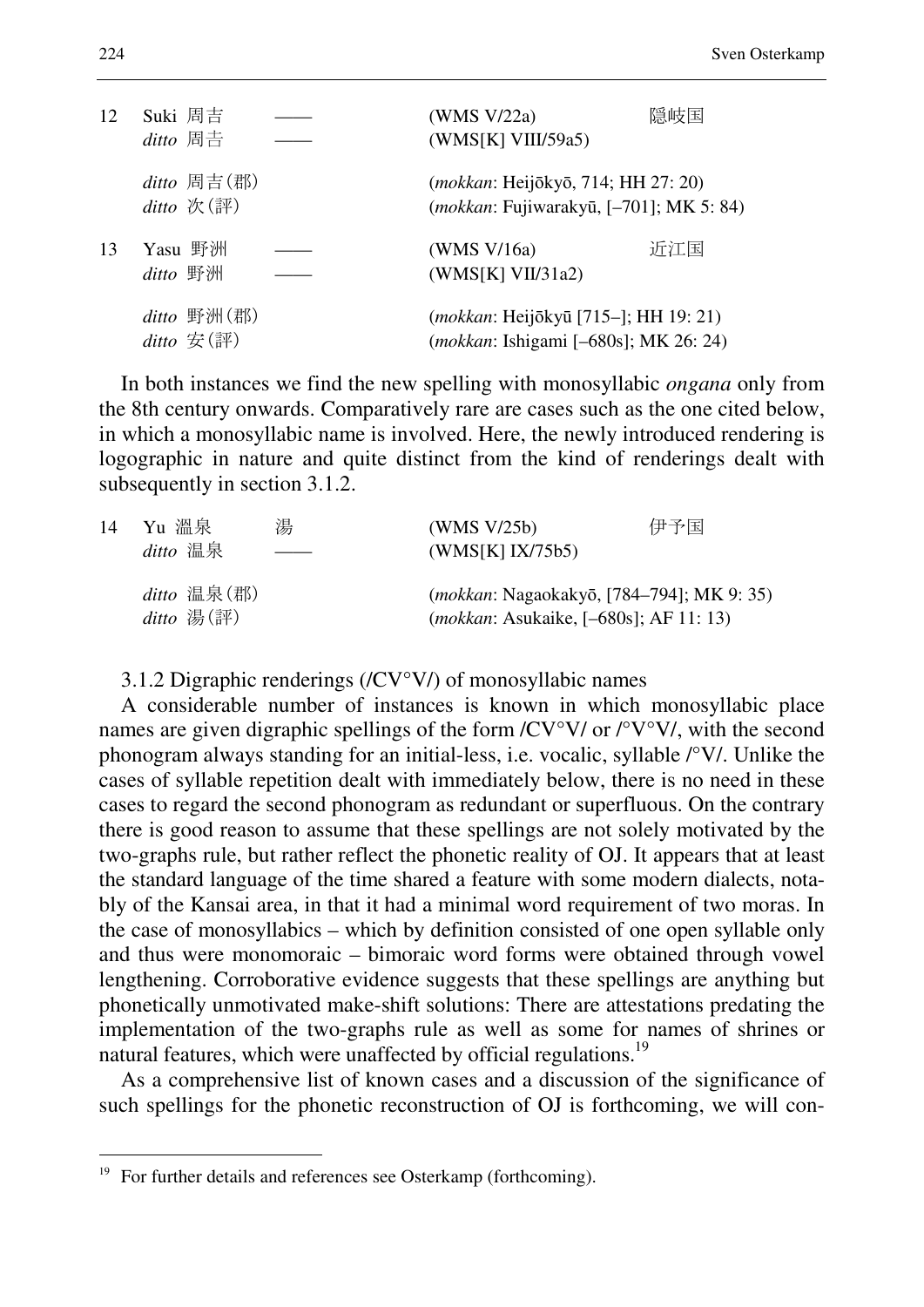fine ourselves to one straightforward case here; another instance is given in example (44) on page 239 below.

| 15 Foo 寳飯 [!]<br>ditto 寳餦                                       | 穂 | (WMS V/13a3)<br>(WMS[K] VI/14a3)                                                                                                     | 参河国 |
|-----------------------------------------------------------------|---|--------------------------------------------------------------------------------------------------------------------------------------|-----|
| $P[w]$ oo 寶餦 <sup>20</sup> (郡)<br>$P[w]$ o 穂(郡)<br>$ditto$ 穂(評) |   | (DNK XXV/79 [天平勝宝 5 ≈ 753])<br>( <i>mokkan</i> : Heijōkyū, [715–]; MK 24: 161)<br>( <i>mokkan</i> : Ishigami, [680s-701]; AF 18: 21) |     |

Note that the original *kun* spelling 穂 ['ear'] is not retained, but a new one is created from scratch, probably to avoid mixing of phonogram types (not a single *kungana* for  $\int^{\infty}$  ol is attested). The later spelling has  $\frac{2}{\pi}$   $\int^{\infty}$  ol (< MC *'joH*) to indicate the prolongation of the preceding syllable rendered by  $\tilde{g}/p[w]$ o/ (< MC *pawX*).

3.1.3 Repetition of syllables in non-monosyllabic names

Another means of stretching a monographic spelling, reminiscent of *okurigana* or Korean *hyangch'al* 郷札 to a certain extent, was to keep the original intact and simply repeat the last syllable(s) of the name with another  $-$  in a sense superfluous – phonogram. Consider the following obvious case:

| 16 | Tuno 角野    | 都乃                                                                                                                                                                                                                                                                                                                                                                                                                                                                                   | (WMS VII/3b3)                                  | 近江国高島郡 |
|----|------------|--------------------------------------------------------------------------------------------------------------------------------------------------------------------------------------------------------------------------------------------------------------------------------------------------------------------------------------------------------------------------------------------------------------------------------------------------------------------------------------|------------------------------------------------|--------|
|    | ditto 角野   | $\begin{tabular}{cccccc} \multicolumn{2}{c}{} & \multicolumn{2}{c}{} & \multicolumn{2}{c}{} & \multicolumn{2}{c}{} & \multicolumn{2}{c}{} & \multicolumn{2}{c}{} & \multicolumn{2}{c}{} & \multicolumn{2}{c}{} & \multicolumn{2}{c}{} & \multicolumn{2}{c}{} & \multicolumn{2}{c}{} & \multicolumn{2}{c}{} & \multicolumn{2}{c}{} & \multicolumn{2}{c}{} & \multicolumn{2}{c}{} & \multicolumn{2}{c}{} & \multicolumn{2}{c}{} & \multicolumn{2}{c}{} & \multicolumn{2}{c}{} & \mult$ | (WMS[K] VII/32b1)                              |        |
|    | Tunwo 角(里) |                                                                                                                                                                                                                                                                                                                                                                                                                                                                                      | ( <i>mokkan</i> : Ishigami, [-714]; AF 20: 29) |        |

The oldest known attestation 角 allows no other reading but /tunwo/, and there are also mid-Heian period attestations for this spelling (see Ikebe 1966: 343). The reading gloss provided by the WMS does not contradict this, however the spelling next to it does. If taken at face-value, the CJ reading of 角野 would have to be /tunono/, i.e. with an additional syllable identical to the preceding one. In theory, an explanation along the lines of Tuno < Tunono (or Tunwo < Tunwonwo, depending on the dating), i.e. as a case of haplological shortening, would be possible. This option, however, is ruled out by the existence of the older rendering without an additional third syllable. It rather appears that the first spelling 角 was retained, but at the same time a superfluous 野 /no/ (or /nwo/ if in OJ times) was added as filler, copying the second half of the name.

Interestingly the name of a shrine in the same district is attested as Tuno 津野(神社) for the early 10th century (ES: 248). One is left to wonder why the non-mixed digraphic spelling 津野 was not adopted for the place name as well.

<sup>&</sup>lt;sup>20</sup> WMS[K] and DNK employ a variant of  $\text{f}$  close to variant #3 in KTI 1198, #6899. The common confusion of these variants with 飯 (MC *bjonH*) is demonstrated by the WMS, which here uses exactly the same form as it does to render actual  $\Im$  (cf. Ofofi  $\pm \Im$  [VIII/16b9] etc.).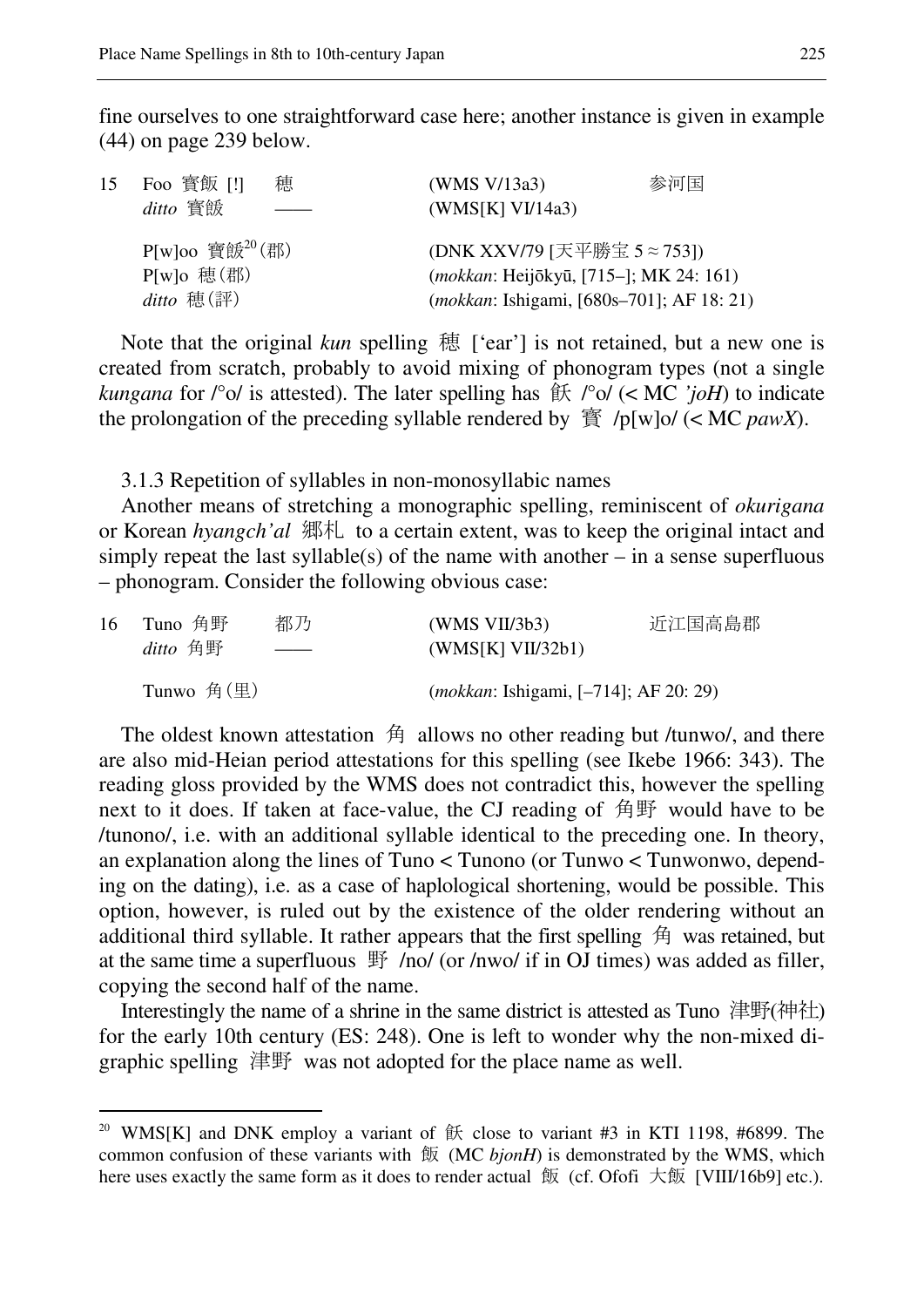| 17 | Woka 遠賀<br>ditto 遠賀                        | 筑前国<br>(WMS V/26b2, IX/11b1)<br>(WMS[K] IX/78a7)                                                                                                     |  |
|----|--------------------------------------------|------------------------------------------------------------------------------------------------------------------------------------------------------|--|
|    | ditto 遠賀(郡)<br>ditto 岡賀(郡)<br>$ditto$ 岡(郡) | <i>(mokkan: Dazaifu, [702-]; MK 6: 96)</i><br>( <i>mokkan</i> : Dazaifu, [702–]; MK 6: 96 [3x])<br>( <i>mokkan</i> : Dazaifu, [702-]; MK 8: 99 [2x]) |  |

A variety of other renderings are known for the name (see Ikebe 1966: 621), and all of them clearly hint at a reading /woka/, not \*/wokag[~k]a/, as 岡賀 would. The monographic spelling  $\boxplus$  /woka/ ['hill'] (possibly originally logographic) is first stretched by adding an additional 賀, which here is clearly intended to stand for the final /ka/ (not /ga/) of Woka. This first resulted in the mixed spelling 岡賀, which in turn was soon replaced by 遠賀, a pure *ongana* rendering in use up to the present day.<sup>21</sup> In this latter step conformity with common phonographic usage, in which no sequence of sounds is rendered more than once, was restored.

| 18 | Kara 韓良  | ______     | (WMS IX/10b1)    | 筑前国志摩郡 |
|----|----------|------------|------------------|--------|
|    | ditto 韓良 | 加良漢知 [sic] | (WMS[K] IX/77a6) |        |

Though the latter half of the gloss in WMS[K] is rather puzzling and defies explanation, the first two graphs, 加良 /kara/, are undoubtedly intended as a reading gloss for 韓良. I follow Kudō's (1979 [1999: 146]) interpretation and regard 良 /ra/ as a phonogram copying the second syllable, which is already written with 韓 /kara/ ['(federation located in the south of the) Korean peninsula']. The original spelling for this place name appears to have simply been 韓, as is testified by the cases cited by Kudō (as well as by Ikebe 1966: 615).

Note that 韓良 constitutes a mixed spelling, which was virtually inevitable since no *kungana* for syllables of the form /rV/ existed. The only other option would have been to resort to a *kungana* for  $\sqrt{\alpha}$  /°  $\alpha$  /°  $\alpha$  /°  $\alpha$  /°  $\alpha$  (i.e.  $\frac{2\pi}{10}$  ['rough']) – something that would hardly have resulted in an easy-to-decode rendering.

The last case to be considered in this section – and one of the few plausible ones that remains – is that of 登利 (another case belonging to the same type will be treated in a different context, see example (43) on page  $\tilde{2}38$  below).<sup>22</sup>

<sup>21</sup> I.e. Onga*-ch*ō 遠賀町, Onga*-gun* 遠賀郡 in Fukuoka prefecture. Note that the reading was changed to comply with the usual readings of 遠 and 賀 in standard Sino-Japanese at some point. This is similar to Gunma prefecture coming to be called by its present name, as its original name was Kuruma. It was only much after the spelling 群馬 (glossed in WMS V/17b1-2 as 久 留末) had been introduced that it was misread in standard Sino-Japanese.

<sup>&</sup>lt;sup>22</sup> The various ambivalent cases of Pata > Fata 幡多 (WMS IX/3a3, glossed 波多, VIII/15a7 in Bizen, IX/10a3 in Tosa, etc.) are excluded here. While 幡 could stand for /fata/ ['flag'], the second syllable of which would then be copied by 多 /ta/, it seems more appropriate to regard both graphs as *ongana*. Despite their distinct readings, 幡 and 播 (MC *phjon* versus *paH*) were evidently considered exchangeable, and thus we also find the spelling 播多 for the WMS 幡多 on *mokkan* (HH 22: 37, 22: 40, MK 5: 11 and HH 22: 40 for the places in Bizen and Tosa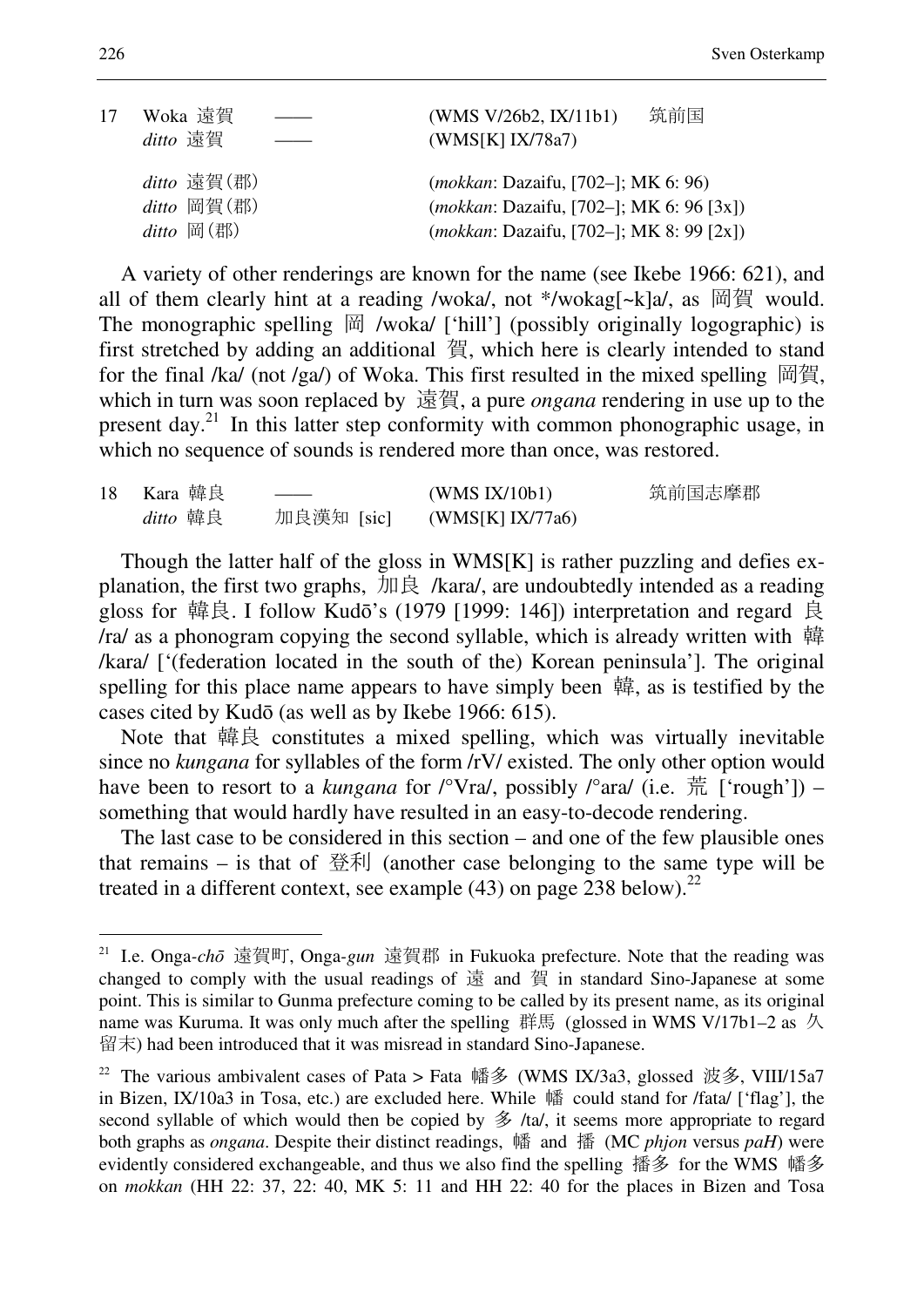| 19 | ?Torikari 登利 鳥[!]加利 |     | (WMS IX/9b3)     | 土佐国長岡郡 |
|----|---------------------|-----|------------------|--------|
|    | Agari 登利            | 安賀里 | (WMS[K] IX/76b2) |        |

If viewed in the same vein as the other examples in this section,  $\frac{\pi x}{2}$  could be read /agari/ [*agar.u* 'to ascend']. 利 /ri/ would again be a mere filler repeating the name's last syllable. Whether correct or not, at the very least this seems to be the interpretation underlying the gloss in WMS[K].

Now the WMS provides the gloss 鳥加利, whose initial graph is problematic. Among countless reading glosses for place names in the WMS, 鳥 occurs not even once. A reading /torik[~g]ari/ is unlikely as it requires us to assume a reading gloss consisting of one disyllabic *kungana* and two monosyllabic *ongana* – something virtually without parallel in books V to IX of the WMS.<sup>23</sup> Furthermore, why would one have chosen to render only half of the name as 登利 /tori/ if one had much better options at hand, a *kun* spelling like 鳥狩 for instance?

Assigning to 鳥 the sound value /to/ is problematic as well, as such a *kungana* does also not occur in the WMS glosses and is rare in general. The reading /tokari/ as found in NRCT (XL: 39), for instance, is thus hard to accept.

Ikebe (1966: 610) gives no other attestations and the name does not seem to have survived on any *mokkan* excavated so far either. While hard to decide, the reading indicated in the WMS[K] is certainly preferable, assuming that  $\hat{\mathbb{B}}$  in the WMS gloss is due to a scribal error.

### 3.1.4 Repetition of monographic rendering

 $\overline{a}$ 

An exceedingly rare way of expanding a given spelling was to repeat the single graph of the original spelling, without however inducing any changes to the reading as a whole. Consider the following case (regrettably, attestations prior to the early 10th century are lacking):

20 Asobu 遊遊 阿曾布 (WMS VII/7a5) 飛騨国荒城郡  $d$ *itto* 遊口<sup>24</sup> 阿曽布 (WMS[K] VII/35b3)

respectively). Furthermore, unambiguous instances of 幡 /fa/ are provided by several places called Fara 幡羅 (WMS V/14b7, glossed as 原, VIII/19b2, IX/4b3, 5a6, all glossed as 波良, etc.) among others. The remaining candidate is an isolated 幡田 in WMS (VI/33a6), which however lacks further attestations (cf. Ikebe 1966: 319) or other early indicators as to its reading.

<sup>&</sup>lt;sup>23</sup> The only almost analogous case would be Tatibana  $\pm \pi$ , glossed in obvious allusion to the official spelling as 多知花 (WMS IX/7b6). In the remaining relevant books, disyllabic *kungana* (or presumably logograms in part) are always used in isolation (WMS V/12a9, 13a6, 14b7, 14b8 etc.). The same is true for trisyllabic *kungana*, i.e. the one in V/25a6–7.

<sup>&</sup>lt;sup>24</sup> 逰 is a variant form of 遊 (cf. KTI: 1084, #6245, variant #2).  $\Box$  appears to be a misinterpretation of  $\sim$  or some other repetition mark. While the usage of such a symbol is conceivable in cases like the one under consideration here, it remains doubtful as to whether official spellings up to the time of the WMS ever contained repetition marks at all. All cases from the WMS with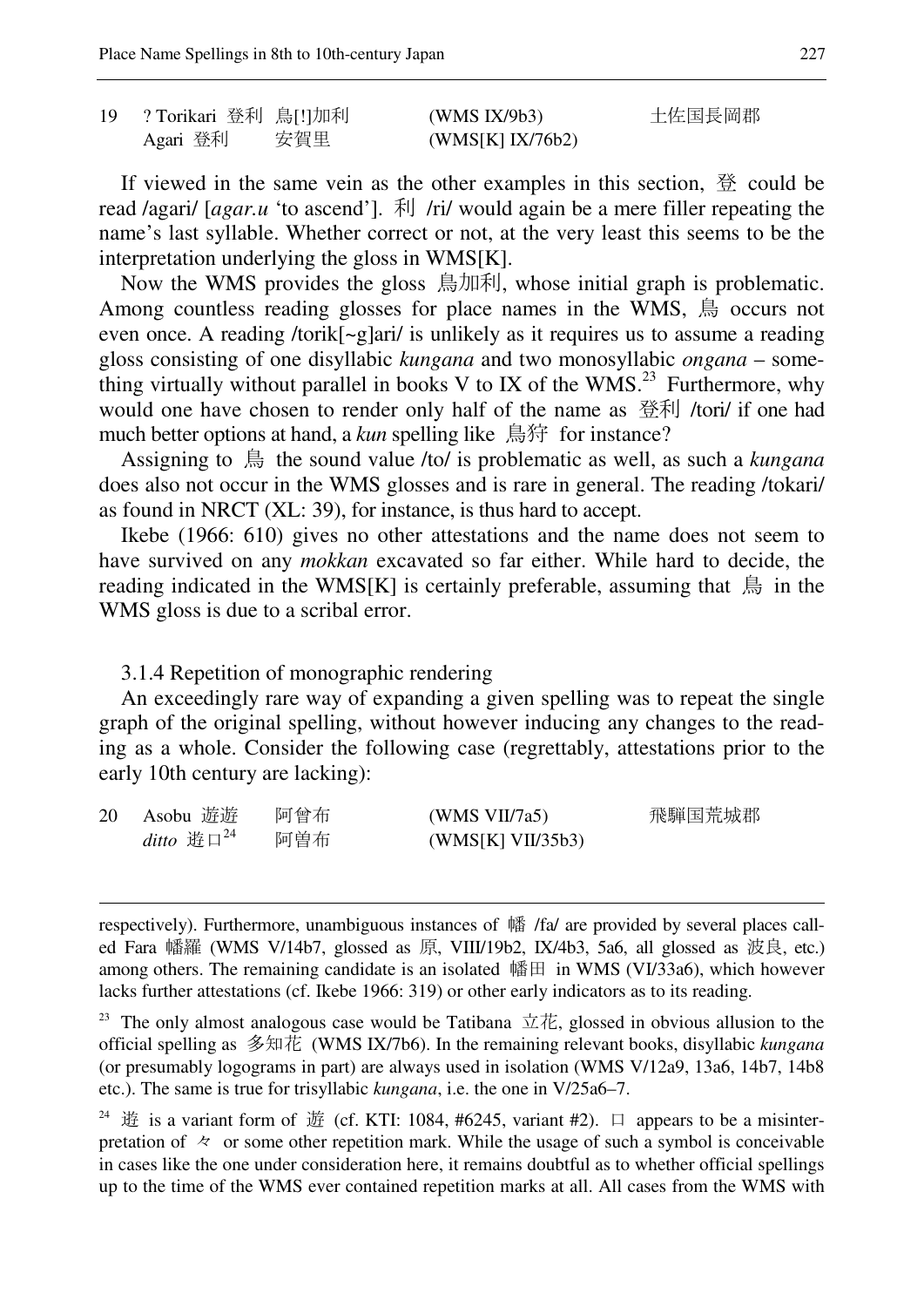A single 遊 /asobu/ ['to amuse oneself'] was sufficient to render the name in its entirety, the second instance of the character was therefore degraded to a mere filler.

3.1.5 Addition of a non-identical unread graph

In a fashion similar to the previous case, some spellings were expanded by adding an unread character, albeit this time not one identical to the original graph. The following names of provinces are prominent cases of this kind:

| 21 | Idumi 和泉 | 以都三 | $(WMS V/8b2-3)$ |
|----|----------|-----|-----------------|
|    | Tu 攝津    |     | (WMS V/8b3)     |

泉 /°idumi/ ['spring'] and 津 /tu/ ['harbor, ferry'] (originally most likely logograms) were sufficient to render the names and where used as such at first. To comply with the two-graphs rule, however, unread characters were prefixed in allusion to the government offices Settsushiki 摂津職 and Izumigen 和泉監 (for a thorough treatment of both names see Ōno 1962: 808–810 and 810–812, respectively). Possible additions to these apparently do not exist.<sup>25</sup>

apparent 々 are problematic: 幡々 (VI/25b3), 美々 (VI/27b6), 伴々 (VII/13b4) correspond to monographic 幡, 美 and 伴, respectively, in WMS[K] (VI/22a2, 23b5, VII/40b7) and lack other attestations to help determine which variant is correct (Ikebe 1966: 283, 292, 390). 礒々 (VI/30b9) is likewise given as 礒 in WMS[K] (VI/26b4), but as Ikebe (1966: 691, n. 61) has pointed out, some of the Edo period woodblock prints have 礒田 instead (cf. for instance VI/26a13 in the Jōkyō 貞享 5 [ $\approx$  1688] print). Finally, 々 in 蔓々 (VIII/12a8) for Fafuda is beyond doubt an error for  $\boxplus$  as becomes clear from the rendering 蕚田 in the WMS[K] (VIII/61a3) and all other evidence available (see Osterkamp 2007: 41, 45, for details).

For rather unusual repetition marks functionally equivalent to  $\sim$  from the OJ period compare 再 'again' in *Man'y*ō*sh*ū X/2228 or 又 'further(more)' (rendered in Japanese as *mata*, which also carries the meaning of 'again') as found in the name Tatari 田又利 in the *Harima fudoki* (NKBT II: 277).

<sup>&</sup>lt;sup>25</sup> Yu 湯泉 (WMS VIII/9a8, glossed 由) with its seemingly mute 泉 appears to be an exception at first glance. It is however reminiscent of the various Yu 溫泉 in WMS (VIII/4b9: 由, also IX/8a6, 18a5), and combined with Ikebe's (1966: 500) mention of an attestation dating from the very end of the Heian period (which has 溫泉 instead), 湯 is probably best regarded as a mere error for 溫.

The WMS (VII/20a5) gloss 乎加 /woka/ for 岡本 implies a mute 本, whereas 乎加毛止 /wokamoto/ as the corresponding gloss in the WMS[K] (VII/46a1) demonstrates beyond doubt that little more than the erroneous omission of the latter half of the gloss is involved here.

Ike 池郷 (WMS VII/8a2: 以介) cannot count as an example here either, as 郷 corresponds to nothing in the reading gloss simply because it is not an actual part of the name, but rather the administrative unit that was added here to avoid a monographic spelling in the WMS. Cf. 林郷 (VIII/17a3) and 奈郷 (IX/2a9) for possible parallels.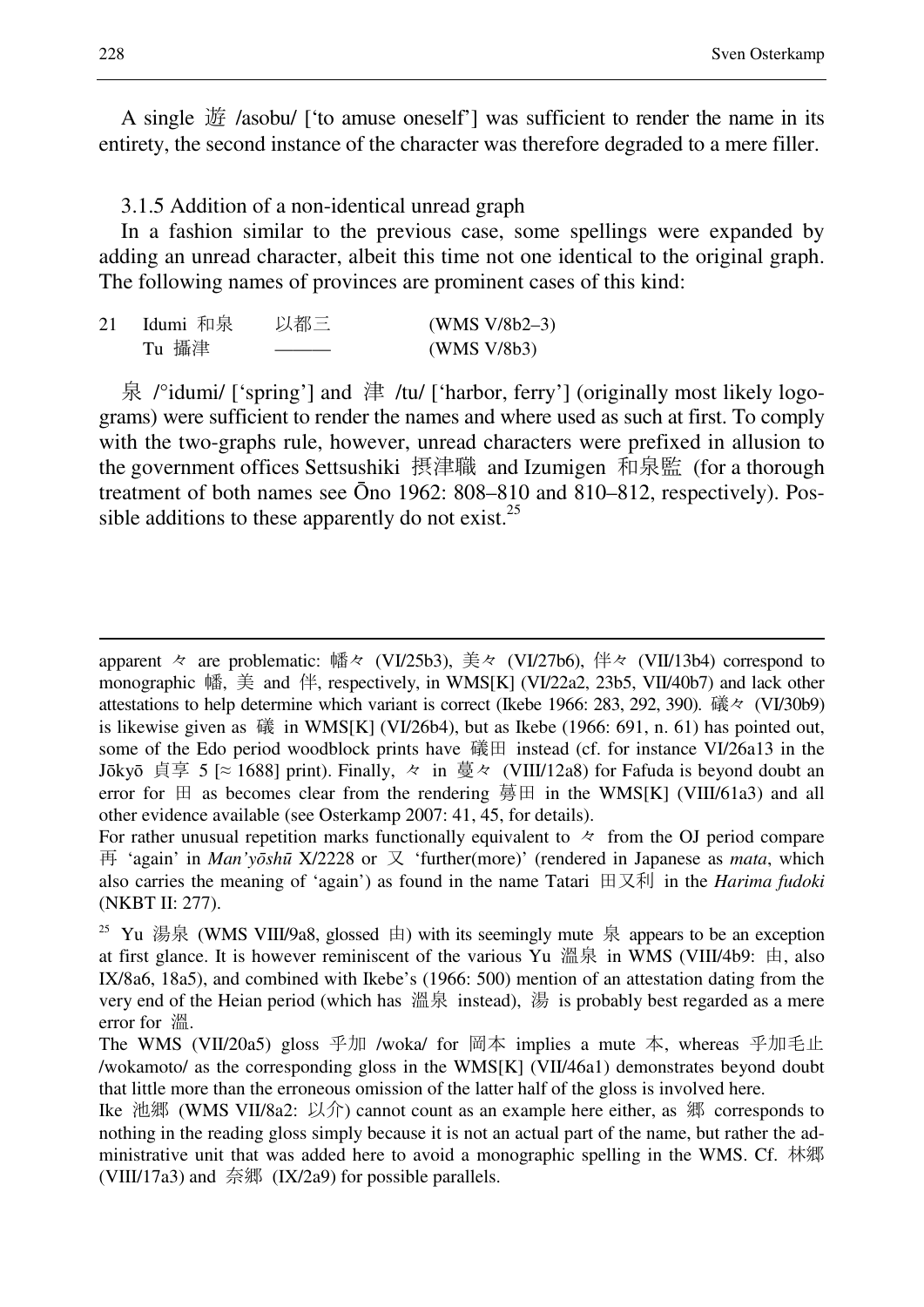#### 3.2 Compression

 $\overline{a}$ 

The most common means to squeeze a given name into the rather tight corset defined by the two-graphs rule was to use phonograms with non-monosyllabic sound values or to omit one or more syllables altogether in writing – or, as in some cases, to do both at the same time. These will be dealt with immediately below. (Additionally cases featuring full replacement of a spelling will be found in examples (31) and (32).)

3.2.1 Di- and sesquisyllabic phonograms

The need to render as much of a name as possible with a single phonogram in the case of longer names led to a steep increase in the use of polysyllabic phonograms. Cases involving *kungana* commonly resemble the one given below:

| 22 Ifofara 廬原  | 伊保波良 | (WMS V/13b5)                                 | 駿河国 |
|----------------|------|----------------------------------------------|-----|
| Ipopara 廬原(郡)  |      | ( <i>mokkan</i> : Heijōkyō, 735; HH 31: 40)  |     |
| $ditto$ 五百原(郡) |      | <i>(mokkan: Heijōkyō, [702-]; HH 22: 23)</i> |     |

Here 廬 /°ipo/ ['hermitage'] serves as a substitute for the two graphs  $\pm$  /°i/ ['five'] and 百 /po/ ['hundred'] in the original. The result is a pure *kun* spelling. The rendering of the name as a whole suffers no loss.

Of greater interest, however, are the legions of disyllabic *ongana* fostered by the reforms. While *nig*ō*gana* were not absent altogether from OJ phonography prior to that time, much is owed to exactly these reforms when it comes to the diversity attested here. A number of examples have already been given, i.e. above in reference to the *Izumo fudoki*, and more will follow in the remainder of this paper. A brief overview of the attested correspondences between MC coda consonants (including semi-vowels) and sound values in OJ will suffice here.<sup>26</sup>

| <b>MC</b> | OJ    | graph /<br>MC reading | example(OJ) |
|-----------|-------|-----------------------|-------------|
| $-p$      | $-pV$ | $\#$ kaep             | Ayukapa 愛甲  |
| $-t$      | $-tV$ | $\mathcal{L}$ 'it     | Otokuni 乙訓  |
| $-k$      | $-kV$ | $f$ tsak              | Sakura 作良   |
| $-m$      | $-mV$ | 南 nom                 | Namyesa 南佐  |
|           | $-nV$ | 信 $sinH$              | Sinanwo 信濃  |
| $-n$      | $-dV$ | $H$ tan               | Tadipi 丹比   |
|           | $-rV$ | 群 gjun                | Pyeguri 平群  |

Tab. 3: Types of disyllabic *ongana* by MC coda consonants

<sup>&</sup>lt;sup>26</sup> For attestations, references and discussion of all of the examples cited in Tab. 3 as well as many more see Osterkamp (2007).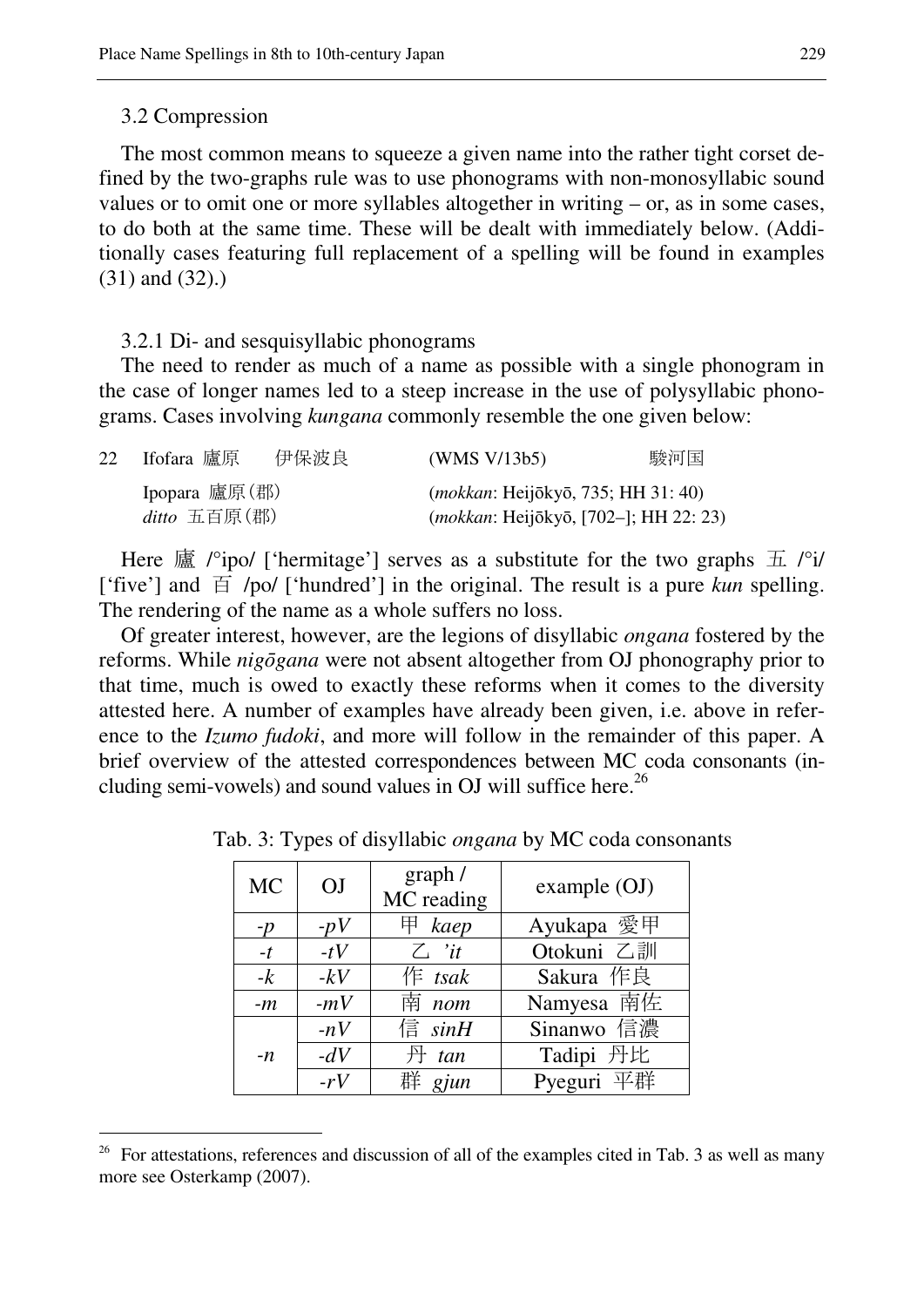| -ng                      | $-\rho V$      | sjang      | Sagaraka 相楽 |
|--------------------------|----------------|------------|-------------|
| $-w$                     | $-wV$          | $\#$ tsawX | Sawara 早良   |
| $\overline{\phantom{a}}$ | $-\mathbf{v}V$ | 拜 $peajH$  | Payasi 拜師   |

Finally there is at least one indisputable case for sesquisyllabic *ongana* rendering either one full syllable plus the initial of another one (/CVC-/) or the opposite, i.e. the final vowel of one syllable followed by a full syllable (/-VCV/). See the discussion of Sayopu 最邑 on page 235 below for details.

3.2.2 Omissions of phonograms / syllables

For some straightforward cases which evidently underwent compression through omission, consider the following two place names:

| 23 | Tiburi 知夫<br>$ditto \; 2\frac{1}{2}$ (郡) ——        | 隠岐国<br>(WMS V/22a9)<br>(WMS VIII/10a4)                                                                                                                 |
|----|----------------------------------------------------|--------------------------------------------------------------------------------------------------------------------------------------------------------|
|    | $ditto \; \pm(\#)$<br>ditto 知夫利(郡)<br>ditto 知夫利(評) | ( <i>mokkan</i> : Heijōkyū, 723 or 735; HH 3: 5)<br>( <i>mokkan</i> : Fujiwarakyū, [702-]; MK 5: 85)<br><i>(mokkan: Fujiwarakyū, [-701]; MK 5: 85)</i> |

The full name, which is still seen in today's name of Chiburijima 知夫里島, was originally rendered as 知夫利 using standard phonograms for /tiburi/. Presumably around 715, 知夫利 was shortened to 知夫 to give the new official spelling (often alternatively written 智夫). There is no way to read 夫 (MC  $bju$ ) as /buri/. The omission of a phonogram for /ri/ is thus self-evident.

| 24  Fatukasi 羽束  波豆賀之 | (WMS V1/b6)                                                        | 山城国乙訓郡 |
|-----------------------|--------------------------------------------------------------------|--------|
| ditto 羽束              | 波津加之本用羽束志三字 (WMS[K] VI/2a1-2)                                      |        |
|                       | "Fatukasi. Originally [one] used the three graphs 羽束志 /fatukasi/." |        |

Here, <sub>引</sub> and 束 cannot but act as *kungana* for /fa/ ['feather'] and /tuka/ ['bundle'], respectively, which leaves the fourth syllable of the WMS reading gloss 波豆賀之 /fatukasi/ unrepresented. Fortunately in this case the WMS[K] comment confirms the likely assumption that a graph to render /si/  $(\pm)$  was omitted. The full spelling is also attested in the last instalment of the six national histories, the *Nihon sandai jitsuroku* 日本三代実録 of 901 (Veritable Records of Three Reigns of Japan; see III [貞観 1/IX/8]).<sup>27</sup>

At times the omission of syllables at the level of official spellings spreads to the level of pronunciation, thus resulting in reading pronunciations that lack the syllable(s) without phonographic representation. Above we have seen the case of Fatukasi 羽束 in Yamashiro, and there can be no doubt that Fatukasi 羽束 in Settsu is to be explained along the same lines.

<sup>&</sup>lt;sup>27</sup> For more variant spellings and their attestations, some with explicit /si/, see Ikebe (1966: 121f.).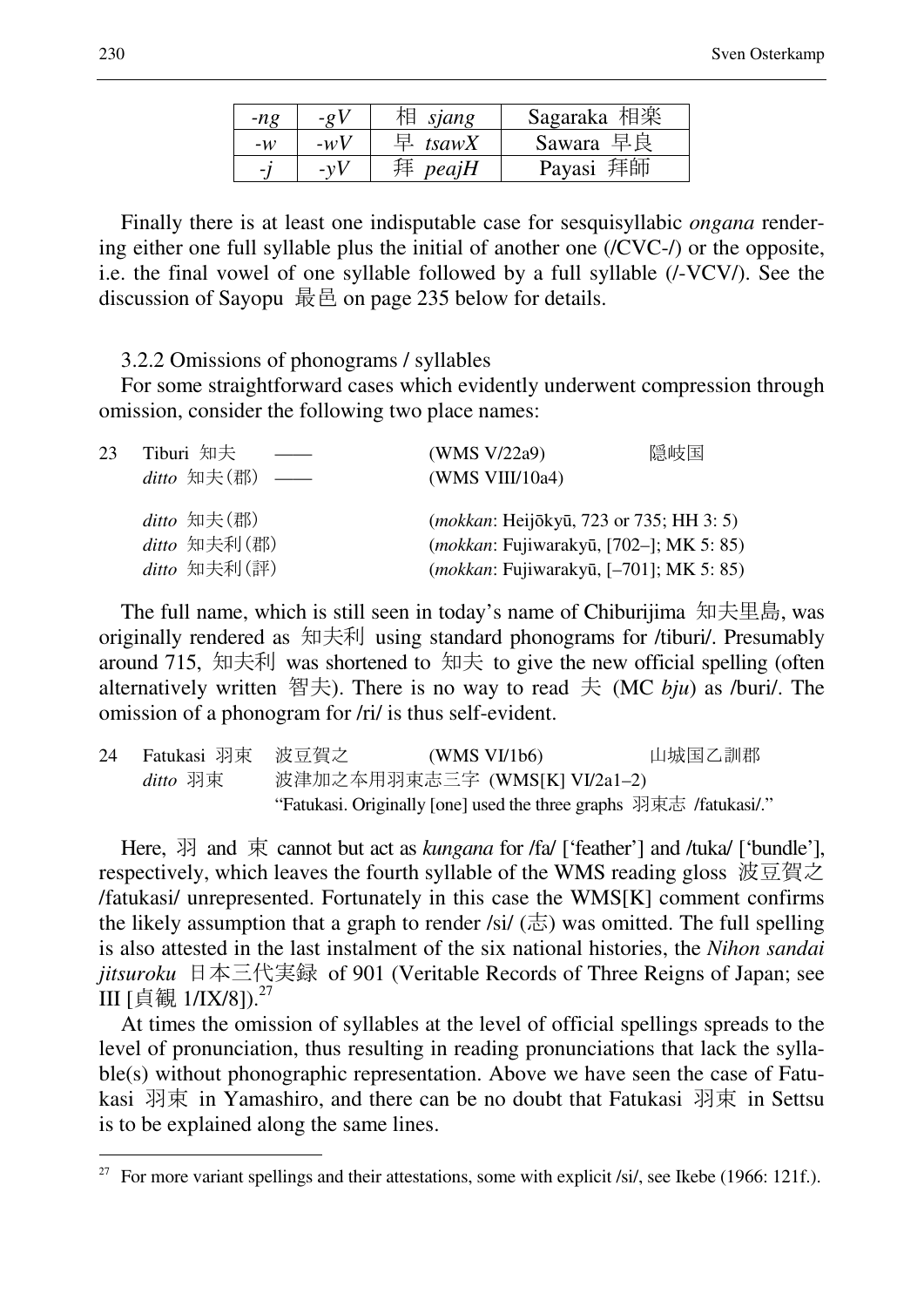$\overline{a}$ 

| 25 | - Fatukasi 羽束 - 波都加之 |      | (WMS VI/9b5)    | 摂津国有馬郡 |
|----|----------------------|------|-----------------|--------|
|    | ditto 羽束             | 波都加之 | (WMS[K] VI/8b4) |        |

Of greater interest, however, is the fact that this imperfect spelling later gave rise to the reading pronunciation Fatuka, which is attested in the Heian period *Izumi Shikibu-sh*ū 和泉式部集 (Izumi Shikibu Collection), for instance (see the quote in Ikebe 1966: 198).

An even more striking case is the one of Adatara > Adati:

| 26  Adati 安達         | 安多知 | (WMS V/18a6) | 陸奥国                                                 |
|----------------------|-----|--------------|-----------------------------------------------------|
| ? Adatara ~ Adati 安達 |     |              | <i>(mokkan: Ichikawabashi, [~800?]; MK 18: 128)</i> |

While the inscription of the *mokkan* consists of nothing more than the two graphs 安達, there is little room for doubt that it refers to the place in question,<sup>28</sup> as the site Ichikawabashi 市川橋 is exactly where the provincial office of Mutsu 陸奥 was located in the 8th century. As all dated *mokkan* from this site are from around the year 800, the spelling 安達 may be assumed to have existed at least from early Heian times onwards.

The central question, however, is how  $\dot{\mathcal{L}} \dot{\mathcal{L}}$  was read – or was intended to be read – at the time it came into use. At least for the 10th century the answer would be rather simple: the WMS has straightforward 安多知  $\sqrt{2}$  adati/ and this reading is confirmed by contemporary works such as *Kokin wakash*ū 古今和歌集 (Collection of Japanese Poetry Old and New; ca. 913; see poem XX/1078 therein). Doubts as to the antiquity of this form of the name arise, however, when we take a closer look at earlier sources, such as the *Man'y*ō*sh*ū, which refers to the same place as Adatara instead (e.g. in VII/1329 and XIV/3437), for instance.<sup>29</sup>

達 (MC *dat*) could equally well render /data/ or /dati/, just as any other sequence of syllables of the structure /datV/. There is next to no way, however, to render a quatrosyllabic name like Adatara in two phonograms only.<sup>30</sup> One solution would suggest itself: The original name was Adatara, which became rendered as 安達 around the year 800 at the latest. Within the following one hundred years, knowledge as to the intended reading must have been lost, thus giving room for the reinterpretation of 安達 as standing for Adati, the form attested from the early 10th

 $28$  Even though the status as a district was not reached any earlier than 906, as it seems (see Ikebe 1966: 391), this does not mean that the name as such was not already in use.

<sup>&</sup>lt;sup>29</sup> Apart from the fact that "both" places are given as being part of Mutsu, hints as to their identity can also be found in the frequent references to famous bows made from spindle trees. Earlier instances have Adatara as their place of origin; those from Heian times onwards have Adati instead.

 $30$  Another, admittedly rather far-fetched, way of interpreting 安達 would be as follows: 安 (MC *'an*) is a makeshift solution for  $\beta$  ada/, whereas  $\ddot{\Xi}$  is responsible not for the middle two syllables of Adatara but rather the last two. Cf. the isolated case of Utari 宇達, attested only once in the *Harima fudoki* (NKBT II: 284) and discussed in Osterkamp (2007: 194f.).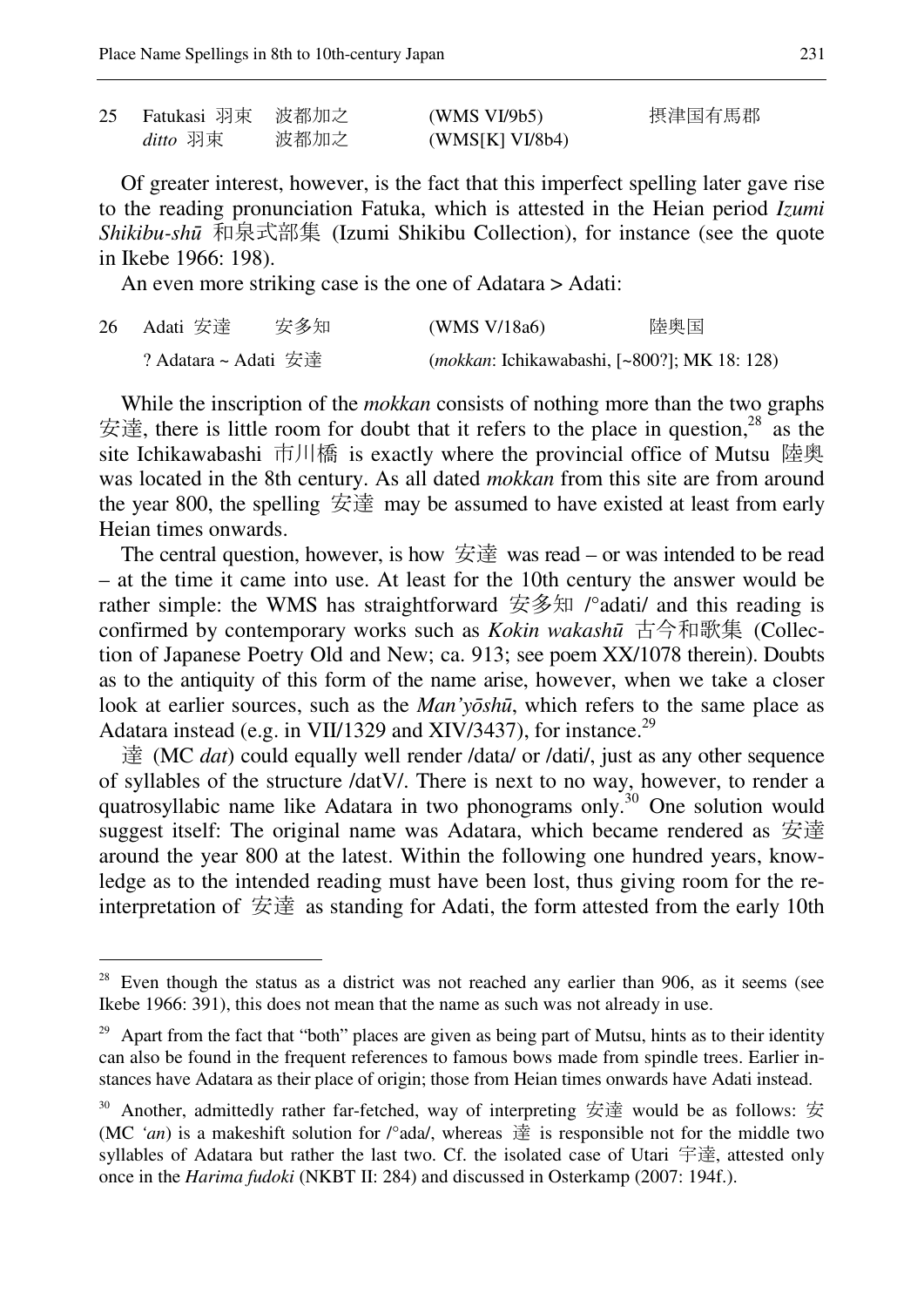century onwards. Adati was not unheard of as a place name at the time (cf. the district of that name in Musashi province, albeit spelled differently: 足立).

Eventually there are cases in which one finds both: Disyllabic phonograms as well as syllables omitted in writing. Needless to say, such a combination is prone to occur with unusually long names, as for instance that of Adipatima > Adifatima:

| 27 | Adifatima 安八 ——                                           | (WMS V/16b3)                                      | 美濃国 |
|----|-----------------------------------------------------------|---------------------------------------------------|-----|
|    | Adipatima $\overline{\mathcal{L}}\mathcal{K}(\mathbb{H})$ | <i>(mokkan: Heijōkyō, [715–]; MK 20: 40)</i>      |     |
|    | ditto 安八麻(評)                                              | ( <i>mokkan</i> : Asukakyō, [-701]; MK 25: 48)    |     |
|    | ditto 味蜂間(郡)                                              | ( <i>mokkan</i> : Fuziwarakyū, [702–]; MK 11: 32) |     |

The WMS spelling 安八 (MC *'an* and *peat* respectively) implies a reading of the form  $\frac{\alpha_{n} - \alpha}{V}$  (n[~r~d]V)patV, but from the other attestations cited above it is obvious that this is an abbreviated form of earlier 安八麻, with 麻 as an *ongana* for /ma/ being omitted. Definite indicators as to the actual reading of  $\overleftrightarrow{\mathcal{L}}\mathcal{R}\overrightarrow{\mathcal{R}}$ , and thus the full form of this place name are provided by a variant spelling unrelated to  $\overline{\mathcal{B}}\mathcal{K}(\overline{\mathfrak{m}})$ and similar ones: 味蜂間, consisting of *kungana* for /°adi/ ['flavour'], /pati/ ['bee'] and /ma/ ['interval, space'] (see DNK I/1 [大宝  $2 \approx 702$ ] and VII/1 [和銅 2  $\approx$  709] for further attestations). The sound values of  $\#$  and  $\#$  can therefore be restored as /°adi/ and /pati/, the former showing the somewhat rare but nevertheless attested correspondence between MC *-n* and OJ *-dV*. 31

In effect 安八 thus consists of two disyllabic *ongana*, while at the same time the final phonogram to render the last syllable /ma/ has been omitted. No matter how hard officials may have tried, it was simply impossible to render a name as lengthy as Adipatima in full using two phonograms only. This would require a trisyllabic *kungana* for either /°adipa/ or /patima/, but no word of either shape ever existed.

#### 3.2.3 Ligatures

 $\overline{a}$ 

Merely one isolated case is known in which an original trigraphic spelling is shortened by combining the first two graphs into one, much like the ligature 麿 /maro/, used to render the common element *(-)maro* in OJ male names, was formed from the standard phonograms  $\dot{R}$  /ma/ and  $\dot{E}$  /ro/. The name in question in its full form is Kusakabye ( $>$  CJ Kusakabe)  $\exists$   $\exists$   $\exists$  and is well attested from OJ times onwards for a variety of places throughout Japan. It is probably only by virtue of its commonness that we find no less than four different ways of how this spelling was altered to comply with the two-graphs rule:

 $31$  While little more than a makeshift solution in a sense – MC lacked voiced obstruent codas like *-d* –, the fact that MC *-n* is used for OJ *-d* in several instances but MC *-t* never, is easily understood in the context of prenasalization of voiced obstruents at that time. Since /t/ and /d/ were presumably \*[t] and  $*$ [<sup>n</sup>d] phonetically, it is conceivable that /n/  $*$ [n] was deemed a better match for /d/.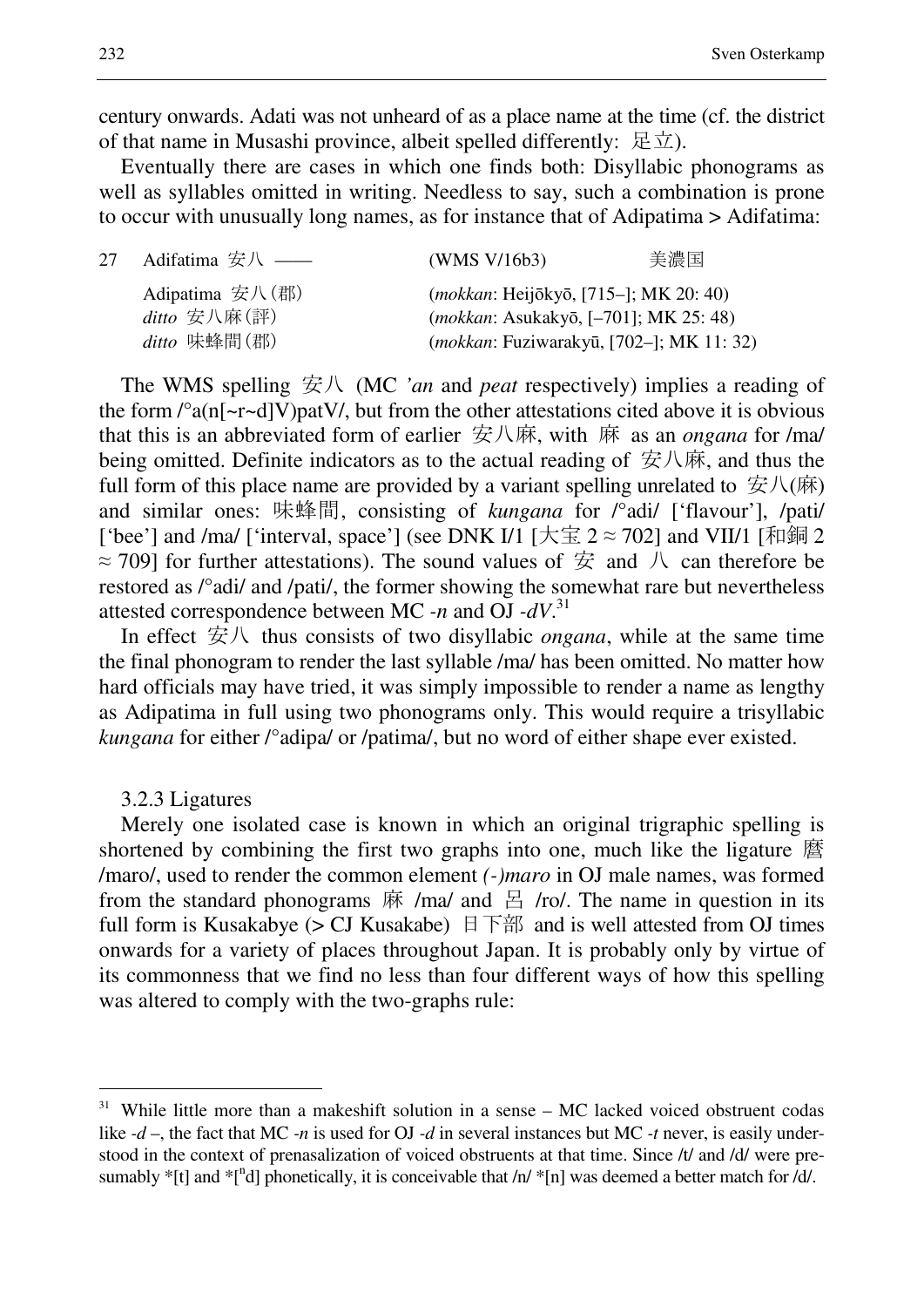

The most interesting case among the above, the one of compression by means of introducing a ligature, is mentioned *en passant* by Kudō (1979 [1999: 144]). Unfortunately he did not specify which place exactly he had in mind, so one can only assume it was the following:

| 28 Kusabe <sup>32</sup> 日部 久佐倍 |     | (WMS VI/7b5)    | 和泉国大鳥郡 |
|--------------------------------|-----|-----------------|--------|
| ditto 旱部                       | 久散倍 | (WMS[K] VI/7a3) |        |

While the WMS gives 日部, i.e. the spelling with the second graph omitted, which is also attested otherwise,<sup>33</sup> WMS[K] has  $\frac{1}{2}$  as with  $\frac{1}{2}$  as an evident ligature of 日 on top of 下. Owing to its close resemblance to the common character 早, at least some scribes seem to have reinterpreted 旱部 as 早部:

| 29 | *Kusakabe 日下部 ——                            | (WMS VI/33a4)                               | 常陸国那珂郡 |
|----|---------------------------------------------|---------------------------------------------|--------|
|    | ditto 早部<br>$\overbrace{\qquad \qquad }^{}$ | (WMS[K] VI/29a2)                            |        |
|    | *Kusakabye 日部(郷)                            | ( <i>mokkan</i> : Heijōkyū, 760; MK 7: 121) |        |

Interestingly, the WMS gives the untouched trigraphic spelling here, whereas a 9th century *mokkan* has yet another spelling. It appears characteristic of all these places deriving from Kusakabye 日下部 that their names surface in various forms and spellings.

Compression by omission of the third graph is illustrated by the following case, the only one of its kind to be glossed in the WMS or  $WMS[K]$ :<sup>34</sup>

| 30 Kusakabe 日下 苦左加部             |                          | $(WMS VIII/6a9-b1)$ | 伯耆国河林郡 |
|---------------------------------|--------------------------|---------------------|--------|
| ditto $\mathbb{H}$ $\mathbb{F}$ | $\overline{\phantom{a}}$ | (WMS[K] VIII/55b6)  |        |

 $32$  The reading gloss provided in both works is rather unexpected. It is beyond doubt, however, that /ka/ had originally been part of the name, as numerous variant renderings of the name with overt phonograms for /ka/ such as 加, 迦 or 香 exist (see Ikebe 1966: 181).

<sup>&</sup>lt;sup>33</sup> There are four more places spelled thus in both the WMS (VI/14b7, 30a1, VIII/5b3, 5b7) and WMS[K] (VI/13a2, 25b4, VIII/55a3, 55a5), all of which are unglossed however. See Ikebe (1966: 232) for further attestations and spellings of the first one.

<sup>&</sup>lt;sup>34</sup> Two more unglossed cases are found in WMS (VIII/7a3, 15a8) and WMS[K] (VIII/56a5, 63b5), the latter of which is also attested written as 草壁 in later times (see Ikebe 1966: 535).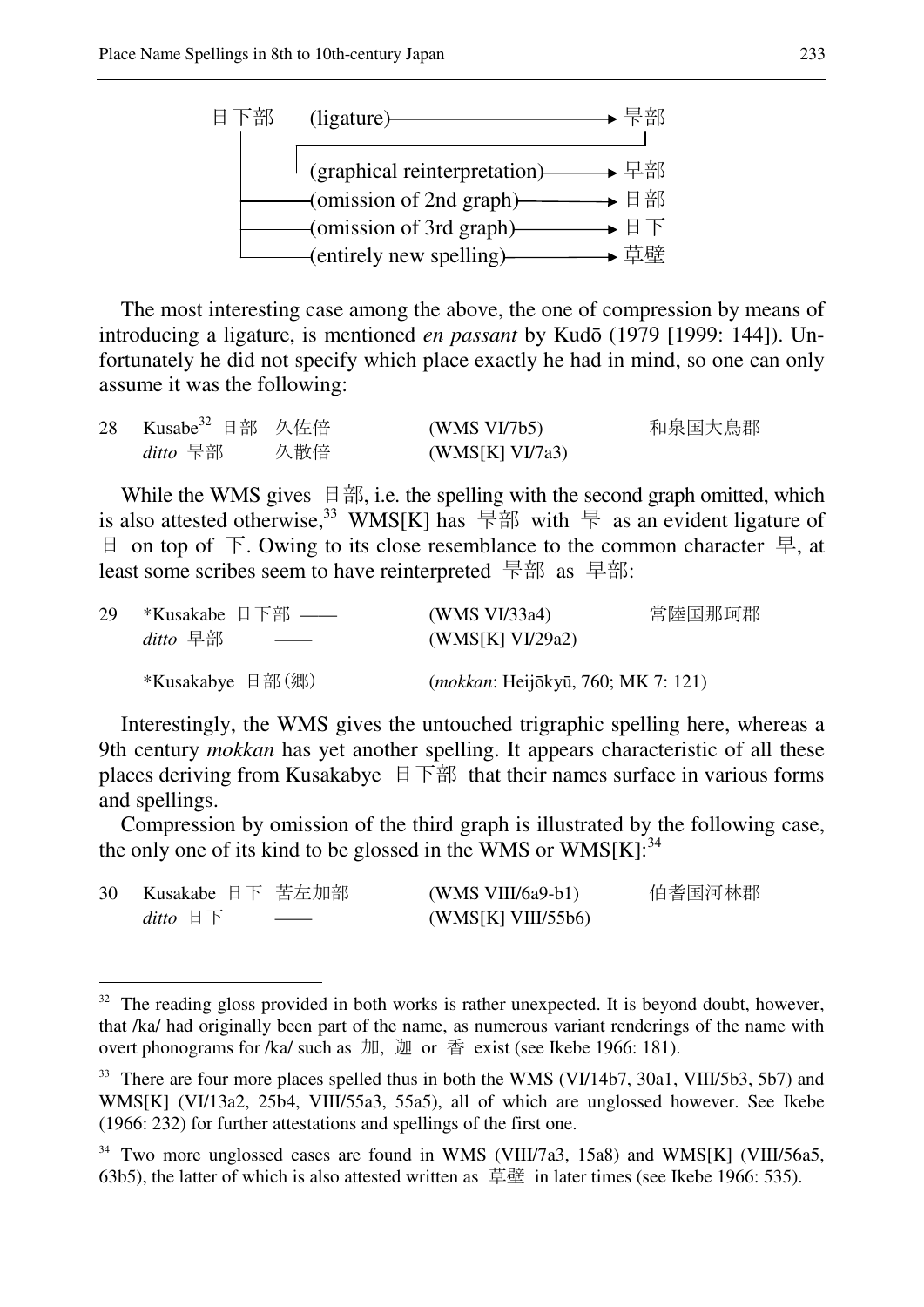Finally, the last of the strategies listed above, incidentally the only one besides the ligature that preserves all four syllables of the original name in writing, is to abandon the spelling 日下部 altogether and render the name by means of two disyllabic *kungana* instead, namely 草 /kusa/ ['grass'] and 壁 /kabe<sup>35</sup> ['wall']:

| 31 | Kusakabe 草壁 久佐加倍<br>ditto 草壁 人佐加へ         | 備中国小田郡<br>(WMS VIII/16b2)<br>(WMS[K] VIII/65a1)                                             |
|----|-------------------------------------------|---------------------------------------------------------------------------------------------|
|    | Kusakabye 日下部 $(\nexists$<br>ditto 日下部(里) | <i>(mokkan: Heijōkyū, [715–]; HH 19: 24)</i><br>(mokkan: Fujiwarakyū, [702-714]; MK 27: 25) |

Both attestations that still have the full original spelling 日下部 date from the early 8th century, leaving the approximately two centuries between them and the WMS in obscurity. Regardless of exactly when the change took place, the data at hand at least help to establish a connection between  $\exists$  下部 and its derivates on the one hand and 草壁 on the other. For the latter we also find a small number of other instances, albeit without attested variants of the 日下部-type:

| 32 a Kusakabe 草壁 久左加倍<br>ditto 草壁 | (WMS IX/11b8)<br>(WMS[K] IX/78b4)    | 筑前国嘉麻郡 |
|-----------------------------------|--------------------------------------|--------|
| b Kusakabe 草壁 ——<br>ditto 草壁      | (WMS $IX/14a1$ )<br>(WMS[K] IX/80a7) | 筑後国山門郡 |

### 3.3 Makeshift solutions

 $\overline{a}$ 

Makeshift solutions considered in this section are confined to cases in which efforts are observable to render as much as possible of a given name, not however without allowing for certain deviations from common phonographical practice. Specifically, cases involving the opposition of (1) A/B type vowels (/-i, -ye, -wo/ as opposed to /-wi, -e, -o/) or different vowels in general as well as (2) voiceless versus nasalized/voiced obstruents are scrutinised.

#### 3.3.1 Discrepancies in regard to vocalism

| 33 | Sofu no kami 添上 曾不乃加美 (WMS V/10b5)<br>Sofu no simo 添下 曾不乃之毛 (WMS V/10b5) | 大和国                                                                                                   |
|----|--------------------------------------------------------------------------|-------------------------------------------------------------------------------------------------------|
|    | Sopu no kami 曽布上(郡)<br>Sopu 所布(評)                                        | <i>(mokkan: Fujiwarakyū, [702–714]; MK 3: 18)</i><br>( <i>mokkan</i> : Fujiwarakyū, [-701]; MK 5: 81) |

<sup>35</sup> Sound value given as contemporary to the original WMS. The OJ predecessor of CJ *kabe* 'wall' is not attested phonographically, but was most likely of the shape \**kabye*.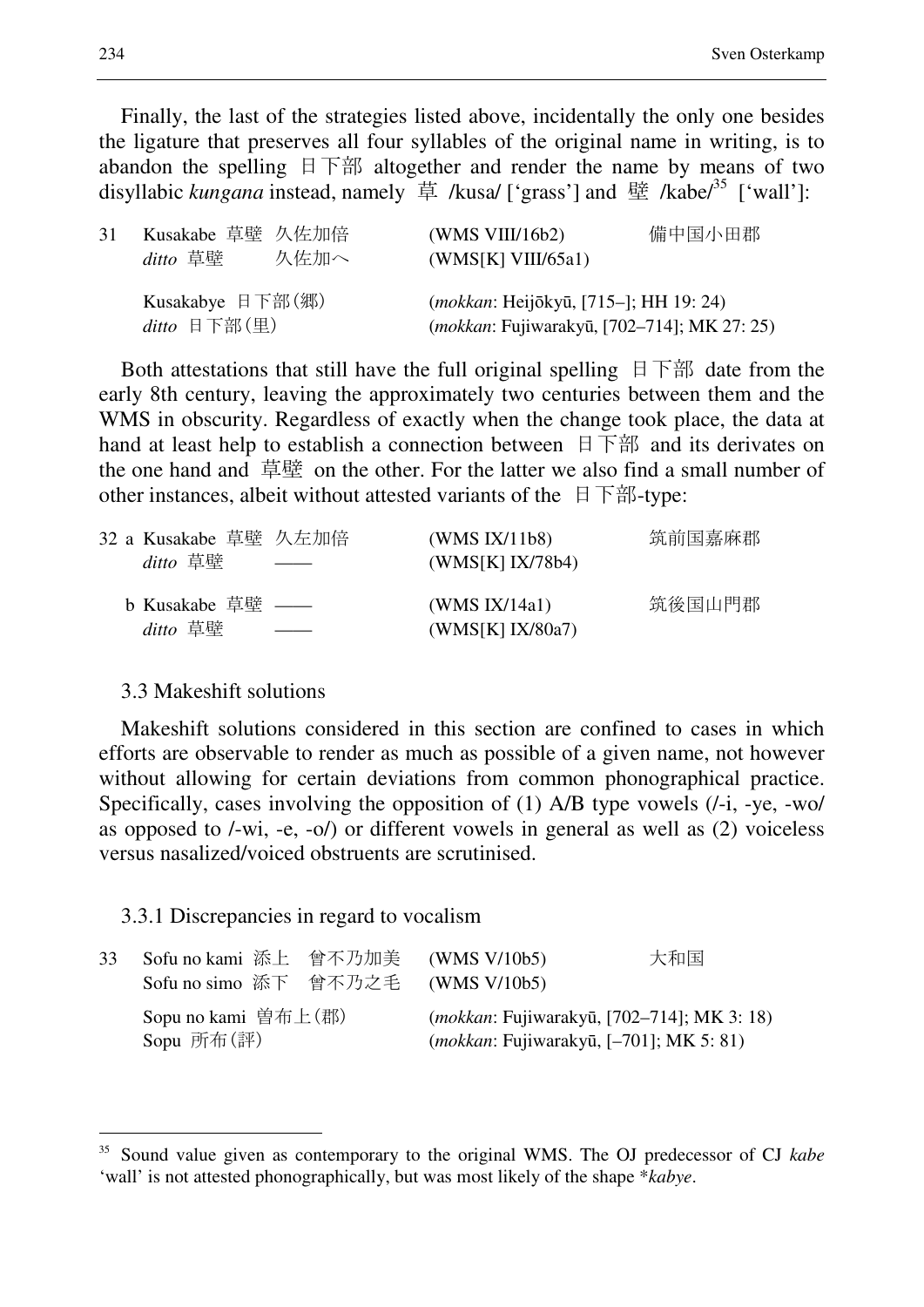Both 所布 and 曽布 unmistakably write /sopu/, while 添 implies /swopu/ ['to accompany, be next to'] instead in its many attestations from the 8th century (cf. MK 14: 11, HH 28: 3 etc. for 添上 or MK 9: 117, 17: 162 etc. for 添下).<sup>36</sup> What has happened here is this: Sometime around the turn of the century the district Sopu was divided into two new ones, an upper one and a lower one. To keep the two districts apart in writing,  $\pm$  and  $\pm$  cannot be dispensed with, as with numerous other place names, including those of a number of provinces. In other words: Under the two-graphs rule there is only a single slot left to render the full name before the split. As no word \**sopu* was available in OJ to make possible a *kungana* for /sopu/, the next-best match, /swopu/ was chosen instead.

It is important to note that different vowels are not mixed up randomly here, but rather consciously as a last resort. Nothing here pertains to vagueness in phonographic usage in the strict sense.

The following case of Sayopu receives a cogent explanation in the same way:

| 34 | Sayopu 狹結<br>ditto 狭結       | $\overline{\phantom{a}}$ | (WMS VIII/8b1)<br>(WMS[K] VIII/57b2)  | 出雲国神門郡 |
|----|-----------------------------|--------------------------|---------------------------------------|--------|
|    | <i>ditto</i> 狹結<br>ditto 最邑 |                          | (NKBT II: 204)<br>(NKBT II: 200, 204) |        |

According to the *Izumo fudoki* the place in question was named after a person by the name Sayopu 佐與布 (NKBT II: 204). As there is no other reading possible here, this name provides a solid foundation for further considerations. 最邑 appears to have been the first spelling used for the place name, up to the year 726. Neither 最 /say(V)/ (< MC *tswajH*) nor 邑 /°op(V)/ (< MC *'ip*) can render two full syllables of the name, but by joining the coda of the first with the vocalic nucleus of the second, a spelling is created that leaves no syllable unaccounted for, each phonogram corresponding to one and a half syllables: /say-/ plus /-opu/. Admittedly, such a spelling was rather unusual for OJ standards. It is therefore unsurprising that it was replaced in 726.

The new spelling, consisting of 狭 /sa/ ['narrow'] plus 結 /yupu (~ywopu)/ ['to tie up'], appears to write \*Sayupu or \*Saywopu at best, but not \*Sayopu. Instead of assuming an unmotivated change in name (not spelling) or bring forth the hypothesis that a third reading /yopu/ is possible for 結 here (see Ōno 1962: 983f. for both), it is far more appropriate to point out that /yopV/ is impossible to render using one phonogram only, regardless of its type. With its apparent reading /sayupu/ the rendering 狭結 is as close as one could get with a not too unusual digraphic

<sup>36</sup> I follow Kudō (2005: 1–3), who regards the decipherment of some *mokkan* allegedly reading 藻上 as untenable (the usual 添上 is more likely).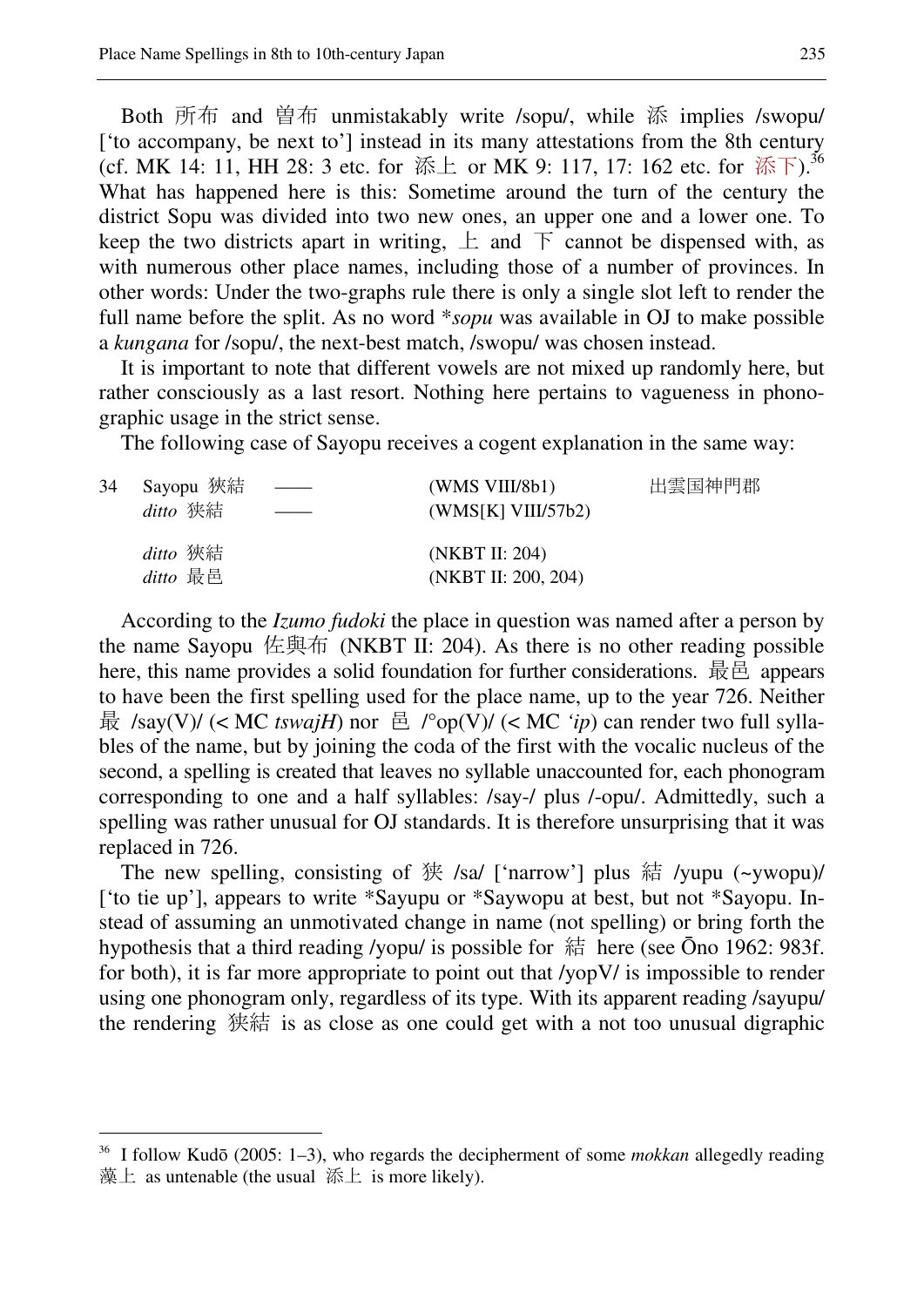spelling. The name itself was certainly not affected by all this, at least not at first and as long as the original form behind the spelling was generally known.<sup>37</sup>

For another example involving entirely different vowels, namely intended /-[w]o/ versus apparent /-u/, see example (47) on page 239 below.

#### 3.3.2 Discrepancies in regard to voicing

Less common are makeshift solutions involving the voicing (or rather nasalization) opposition. Consider the following *kun* case:

| 35 Ibisi 飯石<br>$\overbrace{\hspace{25mm}}^{}$ | (WMS VIII/8b4)      | 出雲国飯石郡 |
|-----------------------------------------------|---------------------|--------|
| ditto 飯石                                      | (NKBT II: 214, 216) |        |
| ditto 伊鼻志                                     | (NKBT II: 214, 216) |        |

At first sight  $\frac{1}{2}$  appears to stand for  $\frac{1}{2}$  ipisi/  $\leq \frac{1}{2}$   $\frac{1}{2}$   $\frac{1}{2}$  isteamed rice'] plus  $\overline{A}$  /°isi/ ['stone']. However, as already quoted on page 215, the place is said to be named after Ibisitupye no mikoto 伊毗志都幣命. Both 毗 (MC *bjij*) and 鼻 (MC *bjijH*) speak in favour of a reading with /bi/, all pre-reform evidence thus hints at a name of the form /°ibisi/, not /°ipisi/.

The solution to this contradiction is rather simple: It is impossible to render the sequence /°ibisi/ in two phonograms only, as no appropriate means are available, be it *kungana* or *ongana*. Therefore, it was apparently decided to use a spelling that implies a sound-value as close to the intended one as possible.

Thus, while at first glance one might be inclined to take 飯石 at face-value and assume that it stands for /°ipisi/ – which of course leaves us with an unexplained change in name –, all other pieces of evidence clearly show that  $\frac{1}{2}$  is nothing more than a makeshift solution to render the unchanged form /°ibisi/. There was merely no better alternative at hand as long as one had to stay within the limits defined by the two-graphs rule.

### 4 Official versus local spellings

It is hardly surprising that place name spellings that predate the regulations' taking effect are commonly not in agreement with them. There are in fact also various examples from a much later date which still disregard the known official requirements, just as they ignore the remaining unwritten rules. An especially interesting corpus of examples is found in local spellings, designated as such in Heian period sources like the WMS. Consider the following data:

<sup>&</sup>lt;sup>37</sup> For a thorough treatment of this case, including a critical assessment of several of the interpretations brought forth so far, see Osterkamp (2007: 264–276).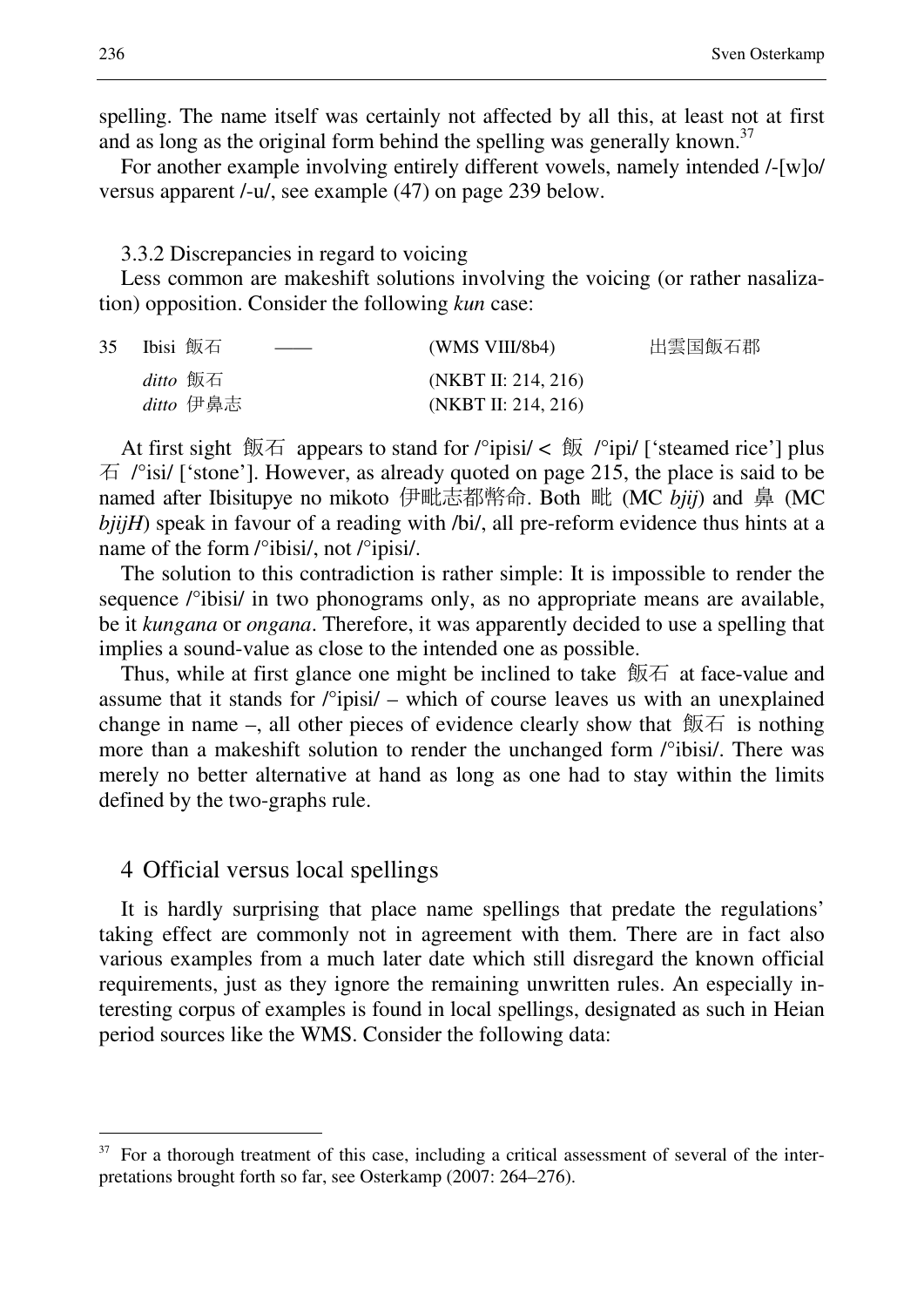36 Sima 志摩 國用島字 (WMS IX/21a6) 大隅国囎唹郡 國用嶋字 (WMS[K] IX/86b5) "In the province [one] uses [the single] graph 島[~嶋] /sima/."

Comprising exactly two graphs and employing one type of phonograms only (here: *ongana*), 志摩 is a perfectly normal spelling. The case is different, however, for 島 (~嶋), which violates the two-graphs rule and was thus unacceptable for official usage. And yet, on a local level however things were apparently less stringent, which is why 島 (~嶋) was chosen (or retained?) as a sub-official but certainly more intuitive and common way to render a name like Sima.

Presumably the local spellings in most cases are older than their official counterparts as given in the WMS, whereas the latter are likely to be more recent, i.e. created in reaction to and therefore no earlier than the early 8th century reforms.<sup>38</sup> Corroborative evidence for regarding local spellings as retentions rather than innovations can be found in the form of identical pre-reform renderings. Thus for Sima we find:

| 37 | Sima 志摩                                           | (WMS VI/13b9)                                                                                                                 | 尾張国海部郡 |
|----|---------------------------------------------------|-------------------------------------------------------------------------------------------------------------------------------|--------|
|    | $ditto E$ 摩 $(\n$<br>$ditto$ 鳴(里)<br>$ditto$ 嶋(里) | (DNK XXV/142 [天平勝宝 5 ≈ 753])<br>(mokkan: Heijōkyū, [702-714]; MK 24: 159)<br>( <i>mokkan</i> : Heijōkyō, [702–714]; MK 9: 16) |        |
| 38 | Sima 志摩                                           | (WMS V/26b1)                                                                                                                  | 筑前国    |
|    | $ditto$ 嶋(郡)                                      | (DNK I/97 [大宝 2 ≈ 702])                                                                                                       |        |

It seems safe to assume a similar line of development also in this case, i.e. an original spelling 島  $(\sim \frac{16}{15})$ , which was replaced by 志摩 around the year 715. While the latter became the official rendering, the former monographic one became restricted to local use.

At times the coexistence of official and local spellings appears to have led to considerable confusion, as strikingly demonstrated by the case of Misu. Whereas WMS[K] gives 美箐 as the official spelling and adds that locally 三須 was used instead, WMS obviously misinterprets the two renderings to represent *separate* villages and thus sets up a superfluous second entry for the very same name.

| 39 a Misu 美箐 <sup>39</sup> |               | (WMS VIII/15b4)                                                 | 備中国窪屋郡 |
|----------------------------|---------------|-----------------------------------------------------------------|--------|
| ditto 美箐                   | 國用三須 [sic]    | (WMS[K] VIII/64a2)                                              |        |
|                            |               | , In the province [one] uses [the spelling] $\equiv$ 4 /misu/." |        |
| b Misu 三須                  | $\sim$ $\sim$ | (WMS VIII/15b4)                                                 |        |

 $38\,$ But see the case of Misu immediately below, which suggests that sometimes both the official and local spelling are in fact younger than another, third variant.

<sup>&</sup>lt;sup>39</sup> Both have  $\ddot{\mathbf{a}}$ , usually a variant of  $\ddot{\mathbf{a}}$ , here however used for (or confused with)  $\ddot{\mathbf{a}}$ .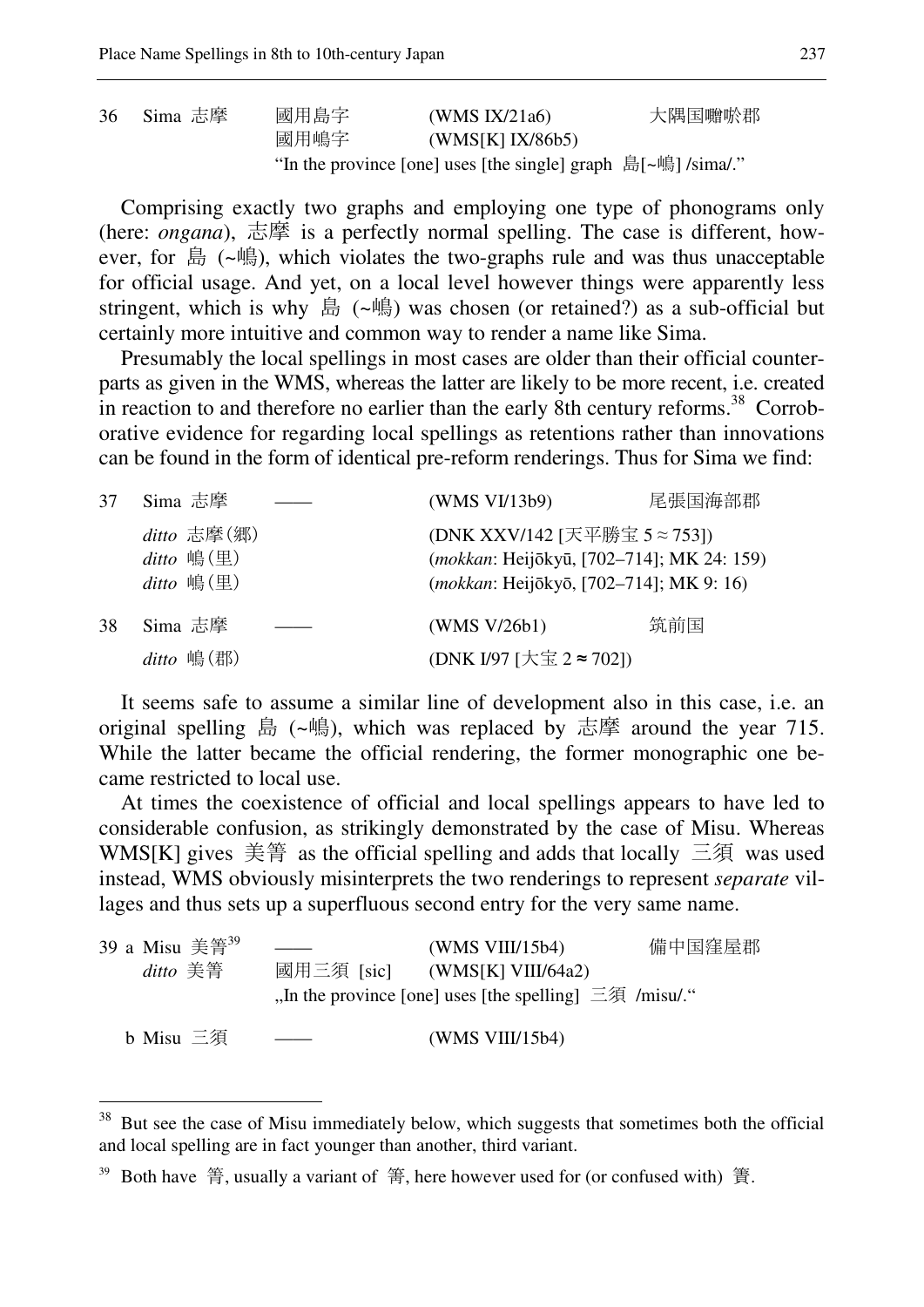Interestingly, both spellings quoted above show an unexpected mixture of *on*and *kungana*: 美 /mi/ (< MC *mijX*) plus 箐 (= 簀) /su/ ['bamboo mat'] and likewise  $\equiv$  /mi/ ['three'] plus  $\hat{\mathcal{F}}$  /su/ (< MC *sju*). It is suggestive that the oldest known attestation for this name, and as it seems the only one dating from the 8th century, has 御簀(郷)<sup>40</sup> (DNK II/250 [大宝 11 ≈ 711]) with 御 /mi/ ['honorative prefix'] plus 簀 /su/ instead. Whether the two mixed spellings are both of younger age and therefore from times with less stringent views on the mixing of phonogram types cannot be answered at present. What is clear, however, is the fact that they were in use for one and the same place, not two different ones.

#### 4.1 Local spellings violating the two-graphs rule

Most of the designated local spellings resemble the case of Sima quoted above in that they do not fulfil the requirement of digraphic length, but rather consist of only one graph or as much as three.

#### 4.1.1 Monographic spellings

Further examples for the former type of one graph only comprise:

| 40 | Kami 賀美  |      | (WMS VIII/12a7)                                               | 播磨国多可郡 |
|----|----------|------|---------------------------------------------------------------|--------|
|    | ditto 賀美 | 國用上字 | (WMS[K] VIII/61a2)                                            |        |
|    |          |      | "In the province [one] uses [the single] graph $\pm$ /kami/." |        |
| 41 | Naka 那珂  |      | (WMS VIII/12a7)                                               | 播磨国多可郡 |
|    | ditto 那珂 | 國用中字 | (WMS[K] VIII/61a2)                                            |        |
|    |          |      | "In the province [one] uses [the single] graph $\#$ /naka/."  |        |

Several *mokkan* from Heijōkyō write 中(郷) (MK 12: 13, HH 22: 37, 24: 38), again hinting at the local spelling being a retention rather than innovation. Another one (dated 737) from the same site already has  $\mathbb{H}$ 可(郷) (HH 31: 30).

| 42 | Simo 資母                    |                       | (WMS VIII/12a7)                                                        | 播磨国多可郡 |
|----|----------------------------|-----------------------|------------------------------------------------------------------------|--------|
|    | ditto 資母                   | 國用下 [sic]             | (WMS[K] VIII/61a2)                                                     |        |
|    |                            |                       | "In the province [one] uses [the single graph] $\bar{F}$ /simo/."      |        |
| 43 | Kusiro 釧代<br>$ditto$ 訓[!]代 | 久之呂<br>久之呂國釧字 $^{41}$ | (WMS VIII/16a4)<br>(WMS[K] VIII/64b3)                                  | 備中国下道郡 |
|    |                            |                       | "Kusiro. In the province [one uses] the graph $\frac{4}{3}$ /kusiro/." |        |

<sup>&</sup>lt;sup>40</sup> Ikebe (1966: 526) gives it as 御箐郷. The choice between 箐 (~箐) and 簀 is irrelevant for our present purposes however.

<sup>&</sup>lt;sup>41</sup> I follow Ikebe (1966: 540) in assuming the omission of the character  $\#$  after  $\mathbb{\overline{B}}$ .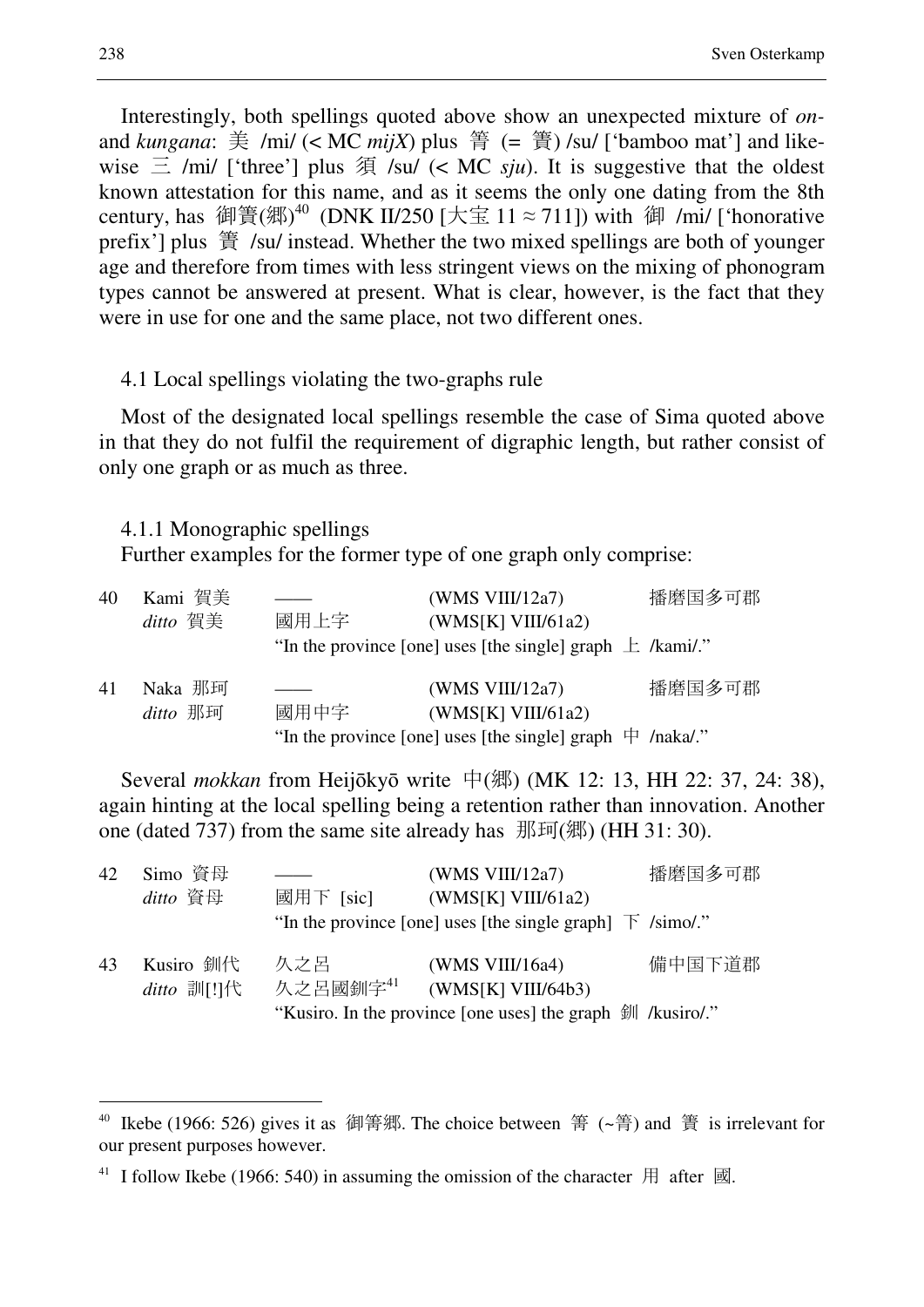釧代, made up from 釧 /kusiro/ ['a kind of bracelet'] plus 代 /siro/ ['substitute'], is one of the rare cases in which a monographic spelling was expanded by means of rendering a syllable or sequence of syllables twice (cf. section 3.1.3). No pentasyllabic reading like \*/kusiros[~z]iro/ is implied here.

訓代 appears to be a mixed spelling, but even if a sound value /ku/ for 訓 (expected: /kun[~r~d]V/, cf. MC *xjunH*) cannot be ruled out entirely, 訓 is probably best regarded as an error for 釧, as attested in the WMS.

44 Te 弟翳 勢[!] /se/ (WMS VIII/16a5) 備中国下道郡 *ditto* 弟翳 弖 國用手字 (WMS[K] VIII/64b4) "Te. In the province [one] uses [the graph]  $\equiv$  /te/."

The WMS reading, based on the interpretation of  $#$  as /se/ ['husband, brother, dear etc. (term of address used by women)'], appears to be conjectural.

| 45 | Futi 敷智  | 國用淵字                                                           | (WMS $VII/2a2$ )  | 近江国野洲郡 |
|----|----------|----------------------------------------------------------------|-------------------|--------|
|    | ditto 敷智 | 國用渕字                                                           | (WMS[K] VII/31a2) |        |
|    |          | "In the province [one] uses [the single] graph 淵[~渕] / futi/." |                   |        |

Compare the analogous case below, a clear retention involving the same two renderings, as the shorter one is demonstrably from pre-reform times (the significance of the WMS giving  $\dddot{\mathcal{H}}$  as a reading gloss for  $\dot{\mathcal{H}}$  as is unclear, but may well have to do with the name's local spelling).

| 46 Futi 敷智                  | 淵 | (WMS V/13a6)                        | 遠江国敷智郡 |
|-----------------------------|---|-------------------------------------|--------|
| $ditto$ 敷知 $($ 郡 $)$ $\_\_$ |   | (WMS[K] VI/14b7)                    |        |
| Puti 淵(評)                   |   | <i>(mokkan: Iba, 699; MK 1: 33)</i> |        |

### 4.1.2 Trigraphic spellings

For the following two place names the WMS and WMS[K] indicate that a local spelling of three graphs in length was in use:

| 47 | Makino 眞衣 | 萬木乃國用真木野字 (WMS VI/21a8)<br>甲斐国巨麻郡                                                                     |  |
|----|-----------|-------------------------------------------------------------------------------------------------------|--|
|    |           | "Makino. In the province [one] uses the graphs 真木野 /makino/."                                         |  |
|    | ditto 真衣  | 末支乃 國用真木野三字 (WMS[K] VI/18b6-7)<br>"Makino. In the province [one] uses the three graphs 真木野 /makino/." |  |

This is also another case for a makeshift solution concerning vocalism. Taken at face-value,  $\overline{B} \overline{K}$  could only render /mak[~g]inu/, but the WMS and WMS[K] univocally read /makino/ instead. The correctness of the reading glosses is confirmed by the trigraphic local spelling  $\equiv$   $\pm \frac{1}{N}$  /makino/ (/makinwo/ in case it dates back to OJ times). The intended reading for  $\overline{\text{A}}\overline{\text{A}}\overline{\text{B}}$  is thus /makino/. The mo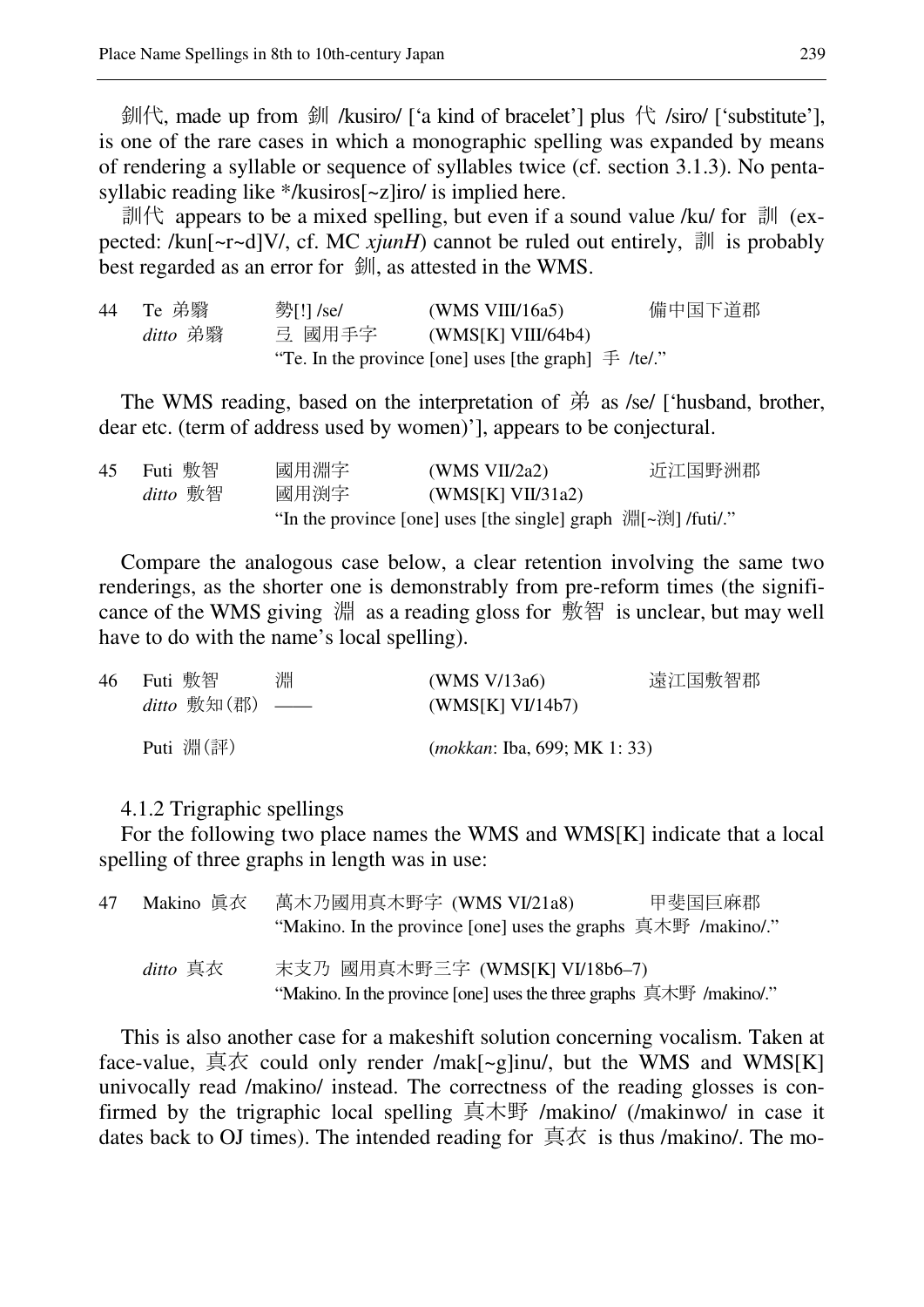tivation for this compromise in vocalism finds its explanation in the absence of a word like \**kin[w]o* that might provide the basis for a *kungana* for /kin[w]o/.

| 48 | Urifuno 瓜生                         | 宇利布乃國加用野字 (WMS IX/20b6)                                                                                                           | 日向国諸縣郡 |
|----|------------------------------------|-----------------------------------------------------------------------------------------------------------------------------------|--------|
|    |                                    | "Urifuno. In the province, [one] additonally uses the graph $\mathbb{F}$ /no/."                                                   |        |
|    | ditto $\mathbb{R}^4$ <sup>42</sup> | 國内加野字云宇利布乃 (WMS[K] IX/86a4)<br>"In the province, [one] adds the graph $\mathbb{F}$ /no/ and calls [the place]<br>宇利布乃 /urifuno/." |        |

Corroborating evidence comes from Ikebe (1966: 668), who cites two attestations for the full spelling 瓜生野.

The remaining case is rather self-explanatory:

49 Nakatukafa 仲川 國用中津川三字<sup>43</sup> (WMS IX/21a4) 大隅国桑原郡 *ditto* 仲川 國用仲津川三字 (WMS[K] IX/86b3–4) "In the province [one] uses the three graphs 中[~仲]津川 /nakatukafa/."

### 4.2 Mixed spellings

The spelling  $\equiv$ 須 given above for Misu has already demonstrated the existence of mixed spellings, even within the rather small corpus of local spellings in the WMS and WMS[K]. To this at least one more case can be added:

| 50 Saduti 佐突  | $\frac{1}{1}$ | (WMS VIII/11a1)                                                      | 播磨国印南郡 |
|---------------|---------------|----------------------------------------------------------------------|--------|
| ditto 佐突 $44$ |               | 左都知 國用佐圡 (WMS[K] VIII/59b5)                                          |        |
|               |               | "Saduti. In the province [one] uses [the graphs] $\# \pm$ /saduti/." |        |

The official spelling, which is also attested elsewhere, e.g. in *Shoku Nihon k*ō*ki* 続日本後紀 (Later Chronicles of Japan, Continued; see VIII [承和 6/II/戊寅]), is consistently written in *ongana*: 佐 /sa/ (< MC *tsaH*) plus 突 /dutV/ (< MC *dwot*). In the local spelling, the second graph is replaced by the simpler and more common  $\pm$  (=  $\pm$ ), here acting as a *kungana* for /tuti/ ['soil'].<sup>45</sup>

While the general paucity of examples for local spellings designated as such makes predictions rather difficult, it seems rather plausible to assume a less strin-

<sup>&</sup>lt;sup>42</sup> WMS[K] has a variant form for  $\mathbb{R}$ .

<sup>43</sup> Ikebe (1966: 669) implies 仲津川 as the local spelling given in *both* WMS and WMS[K]; in fact, however, the former clearly has 中津川.

<sup>&</sup>lt;sup>44</sup> The actual form of  $\mathcal{R}$  in the WMS[K] is identical to variant #3 in KTI: 725, #4231.

<sup>45</sup> Through sequential voicing *kungana* could be used for sound values with corresponding nasalized-voiced initial in the first syllable, i.e. /tu(ti)/ for /du(ti)/ etc. In fact simple Satuti would be another possible reading for this name, as 突 has a second MC reading *thwot*.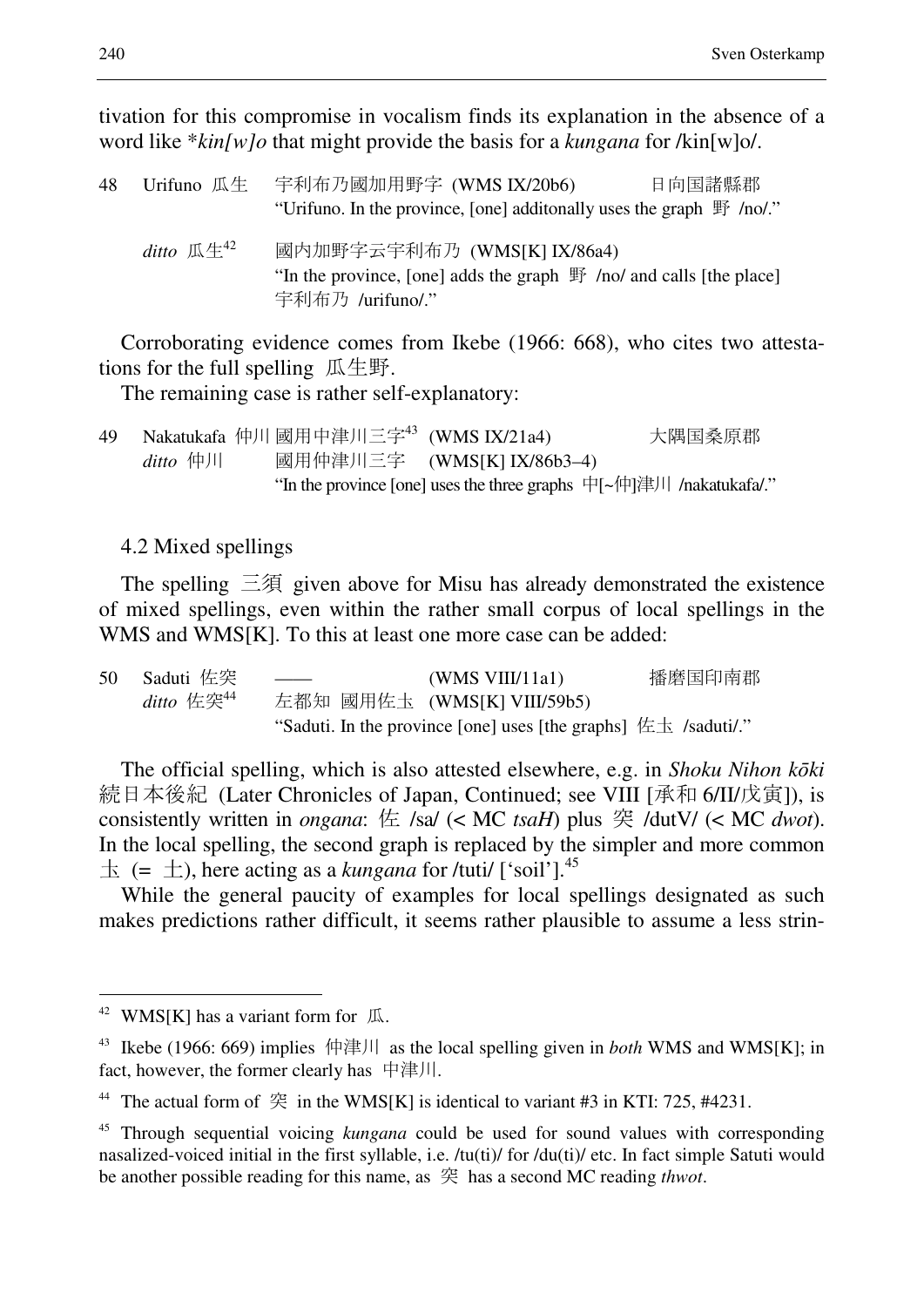gent attitude towards the mixing of phonogram types in local as opposed to official place name spellings.

### 5 Conclusions

 $\overline{a}$ 

Apart from their content and scope it has become obvious from the above that the necessity to squeeze place names for official usage into the rather tight corset of official regulations and unwritten rules had tremendous effects on the way such names were written, and by extension, the way they can be read. Even in recent studies it occurs all too often that spellings from the field of onomastics are taken at face-value and are read accordingly, thereby disregarding the evident complexities involved in choosing an appropriate rendering without transgressing the conventions outlined above. In effect the limitations of the writing system within a given context must be given ample room in our considerations, as it is not the possibilities alone that define the framework in which it can be employed.

At the same time, however, these circumstances also contributed to the enormous typological diversity of phonographic usage in the period under consideration: If it was not for place names and the restrictions imposed upon them, sesquisyllabic *ongana* would likely be unheard of, and the degree of variety observed in respect to disyllabic ones considerably lower. It is the latter corpus of *nig*ō*gana* in particular which, being an invaluable witness of MC that in fact predates Sino-Japanese proper, deserves by far more attention than it ordinarily receives.

Lastly, we should mention that similar reforms were being carried out on the Korean peninsula as well, namely in 757 under Silla king Kyŏngdŏk 景德.<sup>46</sup> These were different in that they also involved actual translation – or at the very least the transposition of (partially) phonographical spellings into logographical ones – but they also show parallels, for instance in the strong tendency towards digraphic spellings. Not only should we be prepared to encounter types and usages of phonograms parallel to those found in the Japanese case.<sup>47</sup> Seen from what is known and relatively well attested from the Japanese archipelago, the possible consequences of official regulations likewise have to be borne in mind. On the Korean peninsula as well, there may be instances of enforced omission, spellings resorting to mere makeshift solutions or other imaginable complications.

Sporadically also prior to this date, as pointed out by Toh (2005: 20).

<sup>&</sup>lt;sup>47</sup> One random brief example will suffice here: Beckwith (2004: 135, 136) reconstructs "Old Koguryo" \*puk 'to be deep', phonographically written as  $#$  (MC *bjuwk*), and relates it to OJ *puka.si* 'ditto' or similarly \*tan 'valley', rendered variously as 旦 (*tanH*), 頓 (*twonH*) or 呑 (*thon*), which is said to be cognate to OJ *tani* 'ditto'. All four phonograms had MC readings with consonantal codas, therefore they could equally well render disyllabic \*pukV and \*tanV. The proposed OJ cognates alone are certainly not sufficient to settle these cases one and for all. At least, however, they are suggestive.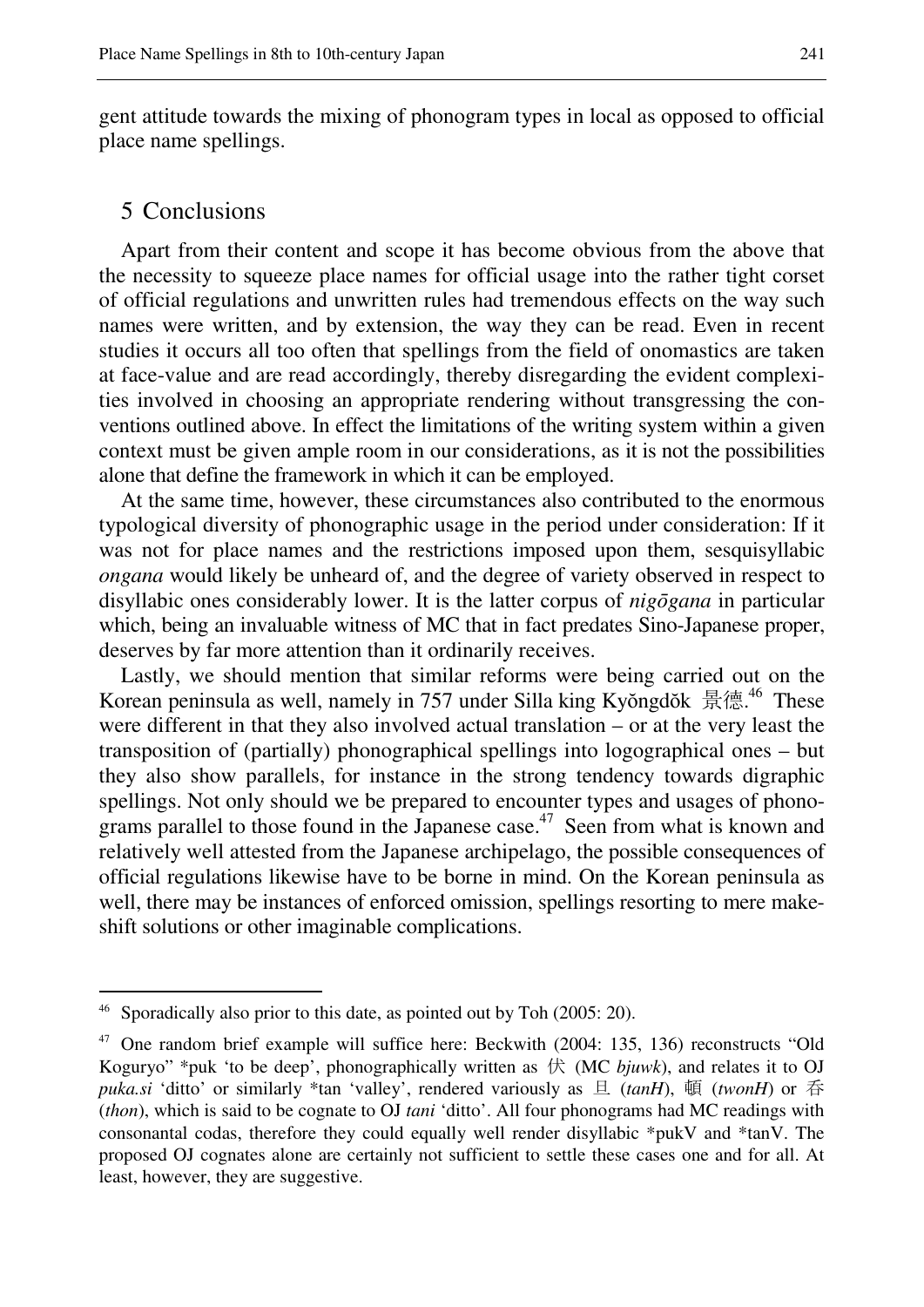## References

- AF = *Asuka Fujiwaraky*ū *hakkutsu ch*ō*sa shutsudo mokkan gaih*ō 飛鳥・藤原宮 発掘調査出土木簡概報 (1973–). Nara kokuritsu bunkazai kenkyūjo 奈良国 立文化財研究所 (ed.). Nara: Nara kokuritsu bunkazai kenkyūjo.
- Baxter, William H. (1992): *A Handbook of Old Chinese Phonology*. (Trends in Linguistics. Studies and Monographs; 64). Berlin: Mouton de Gruyter.
- Beckwith, Christopher I. (2004): *Koguryo. The Language of Japan's Continental Relatives*. (Brill's Japanese Studies Library; 21). Leiden, Boston: Brill.
- DNK = Tōkyō daigaku shiryō hensanjo 東京大学史料編纂所 (ed.) (1968–1970): *Dai-Nihon komonjo hennen monjo* 大日本古文書 編年文書. 25 vols. Tōkyō: Tōkyō daigaku shuppankai.
- ES = Kuroita Katsumi 黒板勝美 (ed.) (1937): *K*ō*taishiki, K*ō*ninshiki, Engishiki* 交替式 弘仁式 延喜式 = *Shintei z*ō*ho Kokushi taikei* 新訂増補国史大系, vol. 26. Tōkyō: Kokushi taikei kankōkai.
- HH = *Heij*ō*ky*ū *hakkutsu ch*ō*sa shutsudo mokkan gaih*ō 平城宮発掘調査出土木 簡概報 (1963–). Nara kokuritsu bunkazai kenkyūjo 奈良国立文化財研究所 (ed.). Nara: Nara kokuritsu bunkazai kenkyūjo.
- Ikada Isao 筏勲 (1957): "Kodai kokumei no niji hyōki ni tsuite: »*Kakinomoto Hitomaro kash*ū no hissha nendai ni tsuite« ni taishite" 古代國名の二字表記 に就いて——「柿本人麿歌集の筆寫年代について」に對して. In: *Kokugo kokubun* 國語國文 26.10: 20–31 (664–675).
- Ikebe Wataru 池邊彌 (1966): *Wamy*ō *ruijush*ō *g*ō*mei k*ō*sh*ō 和名類聚抄郷名考 證. Tōkyō: Yoshikawa kōbunkan.
- Kondō Nobuyoshi 近藤信義 (2004): "郡郷名著好字: *Hitachi no kuni fudoki* no baai" 「郡郷名著好字」・常陸国風土記の場合. In: *Kokugo to kokubungaku* 國語と國文學 81.11: 72–82.
- KTI = Yi Kyugap 李圭甲 (ed.) (2000): *Kory*ŏ *Taejanggy*ŏ*ng ich'ejaj*ŏ*n* 高麗大 藏經異體字典. Seoul: Koryŏ Taejanggyŏng yŏnguso.
- Kudō Rikio 工藤力男 (1979): "Gengo shiryō to shite no *Wamy*ō*sh*ō gōmei: Onkun kōyō hyōki no kentō" 言語資料としての和名抄郷名——音訓交用表記 の検討. In: *Gifu daigaku ky*ō*iku gakubu kenky*ū *h*ō*koku jinbun kagaku* 岐阜大 学教育学部研究報告・人文科学 27: 142–132. Reproduced in: Kudō Rikio 工藤力男 (1999): *Nihongoshi no shos*ō*: Kud*ō *Rikio ronk*ō*sen.* 日本語史の諸 相——工藤力男論考選. Tōkyō: Kyūko shoin, pp. 133–159.
- (2005): "*Wamy*ō*sh*ō chimei shinkō (4)" 和名抄地名新考 (四). In: *Seij*ō *bungei* 成城文藝 190: 1–18.
- MK = *Mokkan kenky*ū 木簡研究 (1979–). Mokkan gakkai 木簡学会 (ed.). Nara: Mokkan gakkai.
- Motoori Norinaga 本居宣長 (1800): *Chimei jion ten'y*ō*-rei* 地名字音転用例. Reproduced in: *Kanji san'on-k*ō*, Chimei jion ten'y*ō*-rei* 漢字三音考・地名字 音転用例. (Benseisha bunko 勉誠社文庫; 67). Tōkyō: Benseisha, 1979.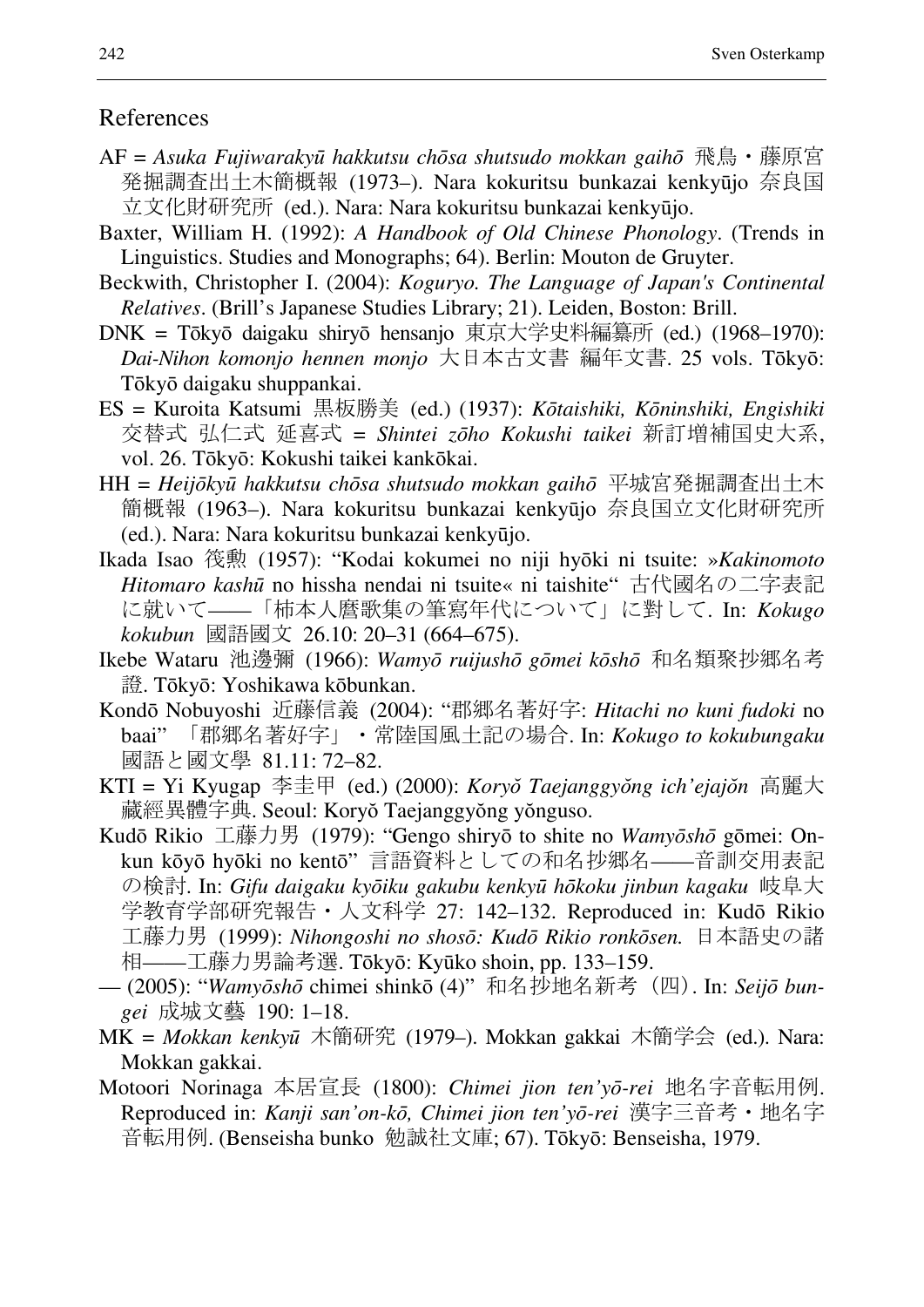- NKBT II = Akimoto Kichirō 秋本吉郎 (ed.) (1958): *Fudoki* 風土記 = *Nihon koten bungaku taikei* 日本古典文學体系, vol. 2. Tōkyō: Iwanami shoten.
- NRCT XL = Heibonsha chihō shiryō sentā 平凡社地方資料センター (ed.) (1983): *K*ō*chi-ken no chimei* 高知県の地名 = *Nihon rekishi chimei taikei* 日本歴史地 名体系, vol. 40. Tōkyō: Heibonsha.
- Numoto Katsuaki 沼本克明 (1986): *Nihon kanjion no rekishi* 日本漢字音の歴史. (Kokugogaku sōsho 国語学叢書; 10). Tōkyō: Tōkyōdō.
- Okimori Takuya 沖森卓也 (2007): "Kodai no chimei hyōki: Jōdai senjutsu fudoki o chūshin ni" 古代の地名表記——上代撰述風土記を中心に. In: *Kokugakuin zasshi* 國學院雜誌 108.11: 25–37.
- Ōno Tōru 大野透 (1962): *Man'y*ō*gana no kenky*ū*: Kodai Nihongo no hy*ō*ki no kenky*ū 万葉仮名の研究:古代日本語の表記の研究. Tōkyō: Meiji shoin.
- Osterkamp, Sven (2007): *Nicht-monosyllabische Phonogramme im Altjapanischen. Kritische Bestandsaufnahme, Auswertung und Systematisierung der Fälle vom Typ* oñgana. Unpublished M.A. thesis, University of Bochum.
- (forthcoming): "Digraphic Transcriptions of Monosyllabics in Old Japanese and Their Implications". In: *Proceedings of the Linguistics Section of the 7th Conference of the Nordic Association of Japanese and Korean Studies*.
- SNKBT XII = Aoki Kazuo 青木和夫 et al. (eds.) (1989): *Shoku Nihongi I* 続日 本紀 一 = *Shin Nihon koten bungaku taikei* 新日本古典文學体系, vol. 12. Tōkyō: Iwanami shoten.
- Toh Soo Hee [To Suhŭi 都守熙] (2005): "About Early Paekche Language Mistaken as Being Koguryŏ Language". In: *Journal of Inner and East Asian Studies* 2.2: 9–31.
- Unger, J. Marshall (1988): "Chinese Final Stops in Japanese: A Critique of Vance's Theory". In: *Journal of the American Oriental Society* 108.4: 627–631.
- von Petersdorff, Fritz-Julius (1931): *Beiträge zur altjapanischen Phonetik. Bericht über Takeshi Kitasato: "Forschungen über das altjapanische Sprachlautsystem" mit einer Übersetzung im Auszuge*. Shanghai: A.B.C. Press [Dissertation, Universität Leipzig, 1930].
- Wenck, Günther (1954): *Die Phonetik der Many*ō*gana* = *Japanische Phonetik*, vol. 2. Wiesbaden: Harrassowitz.
- WMS = Masamune Atsuo 正宗敦夫 (ed.) (1962): *Wamy*ō *ruijush*ō 倭名類聚鈔. 2 vols. Tōkyō: Kazama shobō [1617 edition].
- WMS[K] = Tenri toshokan zenpon sōsho washo no bu henshū iinkai 天理図書館 善本叢書和書之部編集委員会 (ed.) (1972): *Wamy*ō *ruijush*ō, *Sanp*ō *ruijish*ū 和名類聚抄・三宝類字集. (Tenri toshokan zenpon sōsho, Washo no bu 天理 図書館善本叢書 和書之部; 2). Tenri: Tenri daigaku shuppanbu [Kōzanji 高 山寺 manuscript].
- Yagi Kyōko 八木京子 (2004): "Ongana to kungana o majieta hyōki: *Man'y*ō*sh*ū kanagaki-uta-kan to waka mokkan shiryō o chūshin ni" 音仮名と訓仮名を交 えた表記——万葉集仮名書き歌巻と和歌木簡資料を中心に. In: *Nihon joshi daigaku kiy*ō *bungakubu* 日本女子大学紀要・文学部 54: 1–15.